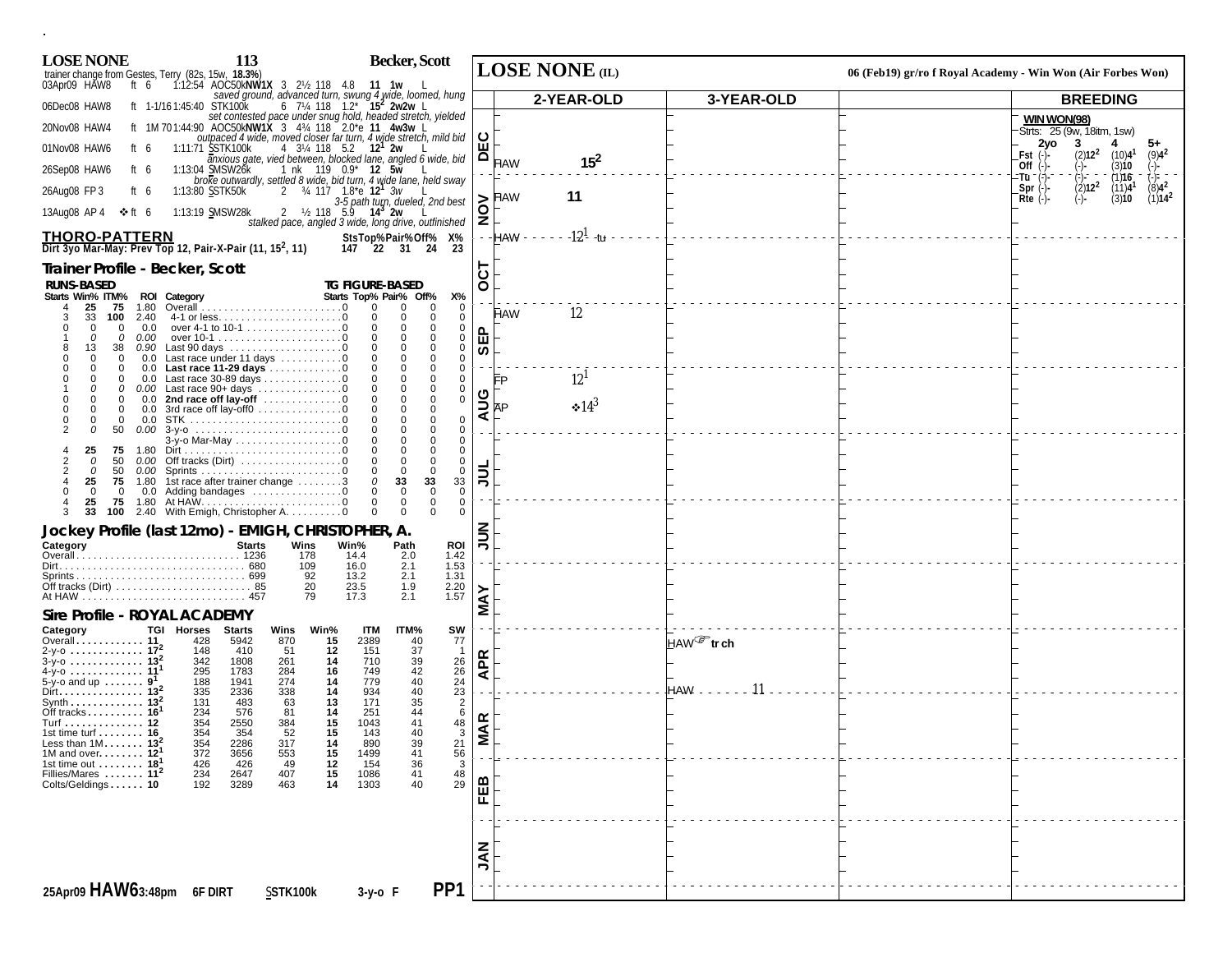| <b>MISS FONTANA</b>                                                              | 115                                                                              |                                         | DiVito, James P.                                                                              |                                  |      |                   |                        |                                                                                                                 |
|----------------------------------------------------------------------------------|----------------------------------------------------------------------------------|-----------------------------------------|-----------------------------------------------------------------------------------------------|----------------------------------|------|-------------------|------------------------|-----------------------------------------------------------------------------------------------------------------|
| 26Aug08 FP 3<br>ft $6$<br>04Jul08 PRM8<br>ft $5$                                 | 1:13:80 SSTK50k<br>0:58:70 STK50k                                                | 1 34 114 2.3 <b>13</b> 2w               | Lbl<br>3-4 path turn, edged ahead late<br>3 21/4 116 12.6 13 4w BL bl                         |                                  |      | MISS FONTANA (IL) |                        | 06 (Mar12) gr/ro f Classic Account - Jewelia (Glitterman)                                                       |
| 05Jun08 AP 3                                                                     | ❖ft 4-1/2 0:52:66 MCL40k                                                         |                                         | settled, entered stretch 4 wide, stayed on<br>1 nk 113 4.2 <b>17 3w</b> Lbi                   |                                  |      | 2-YEAR-OLD        | 3-YEAR-OLD             | <b>BREEDING</b>                                                                                                 |
|                                                                                  |                                                                                  |                                         | well rated, ranged up 3 wide, led, just held on                                               |                                  |      |                   |                        | <b>JEWELIA(99)</b><br>Strts: 29 (3w, 11itm, 0sw)                                                                |
| <b>THORO-PATTERN</b><br>Dirt 3yo Mar-May: Prev Top --, Top-Top-Pair (17, 13, 13) |                                                                                  |                                         | StsTop%Pair%Off% X%<br>59 14 39 31<br>17                                                      | <b>DEC</b>                       |      |                   |                        | 2yo<br>3<br>4                                                                                                   |
| Trainer Profile - DiVito, James P.                                               |                                                                                  |                                         |                                                                                               |                                  |      |                   |                        | <b>Fst</b> $(2)24$<br>(7)15<br>(9)14 <sup>3</sup><br>(3)15<br>Off $(-)$<br>(-)-                                 |
| <b>RUNS-BASED</b><br>Starts Win% ITM% ROI Category                               |                                                                                  |                                         | <b>TG FIGURE-BASED</b><br>Starts Top% Pair% Off%<br>Х%                                        |                                  |      |                   |                        | $Tu^-(1)$ -<br>(4)20<br>$(3)18^2$<br>Spr $(2)$ 24<br>(4)15<br>$(12)14^{3}$                                      |
| 1084<br>18<br>48<br>1.92<br>450<br>28<br>66<br>1.60                              |                                                                                  |                                         | 31<br>14<br>28<br>27<br>13<br>30                                                              | NON                              |      |                   |                        | (8)19<br>$Rte$ (-)-<br>$(3)18^2$<br><b>SMURFY</b>                                                               |
| 386<br>13<br>41 1.84<br>248<br>6<br>26<br>2.64                                   | over 4-1 to 10-1 291                                                             |                                         | 30<br>14<br>21<br>16                                                                          | $\frac{28}{31}$<br>38            |      |                   |                        | 05 f by Classic Account (18)                                                                                    |
| 47<br>13<br>38<br>0.77<br>62<br>13<br>47                                         | Last 90 days30<br>$0.81$ Last race under 11 days. 58                             |                                         | 30<br>25<br>25<br>27<br>22<br>43<br>17<br>22<br>21                                            | 13<br>34                         |      |                   |                        | -Strts:- 7 (0w, 6itm, 0sw)<br>2vo<br>3                                                                          |
| 599<br>18<br>51<br>1.83<br>247<br>19<br>49                                       | Last race 11-29 days 491<br>2.40 Last race 30-89 days 214                        |                                         | 30<br>28<br>14<br>27<br>28<br>13                                                              | <b>T3O</b>                       |      |                   |                        | $-Fst$ (3)19 <sup>1</sup> (3)19 <sup>1</sup><br>$(-)$<br>(-)<br>(-)<br>(-)<br>(1)20 <sup>2</sup><br>$-Off(-)$ - |
| 16<br>36<br>13<br>45 1.81                                                        | 1.67 Last race 90+ days 43<br>2nd race off lay-off $\dots\dots\dots\dots\dots31$ |                                         | 21<br>21<br>5<br>10<br>48<br>13                                                               | 29<br>32<br>53<br>29<br>27       |      |                   |                        | Tu (-)<br>Spr(3)19 <sup>1</sup><br>(4)19 <sup>1</sup>                                                           |
| 55<br>38<br>25<br>75<br>16<br>40 1.70<br>23<br>49 2.10                           | 3rd race off lay-off 26                                                          |                                         | 19<br>50<br>$\overline{4}$<br>32<br>8<br>26                                                   | 34                               |      |                   |                        | $( = ) -$<br>$Rte^{-}$ (-)-                                                                                     |
| 571<br>18                                                                        | 48 1.87 3-y-o445<br>3-y-o Mar-May 187                                            |                                         | $\frac{25}{18}$<br>28<br>17<br>33<br>24                                                       | 30<br>읎<br>$\overline{26}$       |      |                   |                        |                                                                                                                 |
| 18<br>837<br>51 1.71<br>111<br>19                                                |                                                                                  |                                         | $\substack{27 \\ 28}$<br>15<br>$\frac{26}{35}$<br>10                                          | $\frac{33}{27}$<br>ဖာ            |      |                   |                        |                                                                                                                 |
| 791<br>19<br>50<br>92<br>2.09<br>17<br>51                                        | 2.08 Sprints 576<br>Adding bandages 51                                           |                                         | 27<br>28<br>14<br>24<br>27<br>10                                                              | 31<br>$\frac{39}{21}$            | FP◆  | 13                |                        |                                                                                                                 |
| 583<br>18<br>48                                                                  | After race within 1pt of top 209                                                 |                                         | 15<br>46<br>17<br>$\frac{26}{31}$<br>$\substack{28 \\ 20}$<br>30<br>16                        | AUG                              |      |                   |                        |                                                                                                                 |
| 83<br>27                                                                         | 59 2.49 With Karlsson, Inez 49                                                   |                                         | 27<br>22                                                                                      |                                  |      |                   |                        |                                                                                                                 |
| Jockey Profile (last 12mo) - KARLSSON, INEZ,<br>Category                         | <b>Starts</b>                                                                    | Wins                                    | Win%<br>Path<br><b>ROI</b>                                                                    |                                  |      |                   |                        |                                                                                                                 |
|                                                                                  |                                                                                  | 193<br>128                              | 1.78<br>1.59<br>15.8<br>$1.8$<br>2.0<br>18.4                                                  |                                  |      |                   |                        |                                                                                                                 |
|                                                                                  |                                                                                  | 125<br>19                               | $2.02$<br>1.58<br>1.56<br>17.1<br>1.9<br>2.0<br>20.0                                          | $\frac{1}{2}$                    |      | 13                |                        |                                                                                                                 |
|                                                                                  |                                                                                  | 126                                     | 17.8<br>2.0                                                                                   |                                  | PRM◆ |                   |                        |                                                                                                                 |
| Sire Profile - CLASSIC ACCOUNT<br>Category                                       | TGI Horses Starts                                                                | Wins<br>Win%                            | ITM%<br><b>ITM</b>                                                                            |                                  |      |                   |                        |                                                                                                                 |
| Overall 18<br>2-y-0  25 <sup>2</sup>                                             | 120<br>2651<br>46<br>159                                                         | 309<br>12<br>9                          | 36<br>954<br>36                                                                               | $\frac{1}{2}$                    | ĀР   | $\div 17$         |                        |                                                                                                                 |
| $3-y-0$ 20<br>4-y-o  16 <sup>3</sup>                                             | 104<br>741<br>79<br>810                                                          | 79<br>11<br>13<br>104                   | $\begin{array}{r} 5W \\ 13 \\ 2 \\ 2 \\ 3 \end{array}$<br>$\frac{23}{34}$<br>40<br>252<br>321 |                                  |      |                   |                        |                                                                                                                 |
| 5-y-o and up $\dots \dots$ 14<br>Dirt 18                                         | 48<br>941<br>1934<br>120                                                         | 117<br>12<br>12<br>237                  | $\frac{37}{37}$<br>345<br>712                                                                 | 6<br>11                          |      |                   |                        |                                                                                                                 |
| Synth . $\dots$ . $\dots$ 19<br>Off tracks $19^3$                                | $\overline{4}$<br>11<br>95<br>422                                                | $\overline{2}$<br>18<br>12<br>52        | 36<br>$\overline{4}$<br>40<br>170                                                             | MAY<br>$_{\rm 0}^{\rm 0}$        |      |                   |                        |                                                                                                                 |
| Turf 17 <sup>3</sup><br>1st time turf $20^2$<br>Less than $1M$ 193               | 55<br>200<br>55<br>55<br>1142                                                    | 10<br>5<br>$\overline{2}$<br>-1<br>12   | $^{21}_{15}$<br>42<br>8<br>395                                                                | $\overline{2}$<br>$\mathbf 0$    |      |                   | <b>HAW</b> <sup></sup> |                                                                                                                 |
| 1M and over $191$<br>1st time out $\ldots \ldots$ 27 <sup>3</sup>                | 115<br>99<br>1509<br>120<br>120                                                  | 140<br>169<br>11<br>$\overline{7}$<br>6 | $\frac{35}{37}$<br>559<br>25<br>21                                                            | 6<br>$\overline{7}$<br>$\pmb{0}$ |      |                   |                        |                                                                                                                 |
| Fillies/Mares $19^2$<br>Colts/Geldings 16 <sup>1</sup>                           | 1214<br>61<br>1437<br>59                                                         | 11<br>128<br>13<br>181                  | 35<br>421<br>533<br>37                                                                        | <b>APR</b><br>8<br>5             |      |                   |                        |                                                                                                                 |
|                                                                                  |                                                                                  |                                         |                                                                                               |                                  |      |                   |                        |                                                                                                                 |
|                                                                                  |                                                                                  |                                         |                                                                                               |                                  |      |                   |                        |                                                                                                                 |
|                                                                                  |                                                                                  |                                         |                                                                                               | <b>VIAR</b>                      |      |                   |                        |                                                                                                                 |
|                                                                                  |                                                                                  |                                         |                                                                                               |                                  |      |                   |                        |                                                                                                                 |
|                                                                                  |                                                                                  |                                         |                                                                                               | EEB                              |      |                   |                        |                                                                                                                 |
|                                                                                  |                                                                                  |                                         |                                                                                               |                                  |      |                   |                        |                                                                                                                 |
|                                                                                  |                                                                                  |                                         |                                                                                               |                                  |      |                   |                        |                                                                                                                 |
|                                                                                  |                                                                                  |                                         |                                                                                               |                                  |      |                   |                        |                                                                                                                 |
|                                                                                  |                                                                                  |                                         |                                                                                               | NAL<br>S                         |      |                   |                        |                                                                                                                 |
| 25Apr09 HAW63:48pm 6F DIRT                                                       |                                                                                  | SSTK100k                                | PP <sub>2</sub><br>3-y-o F                                                                    |                                  |      |                   |                        |                                                                                                                 |
|                                                                                  |                                                                                  |                                         |                                                                                               |                                  |      |                   |                        |                                                                                                                 |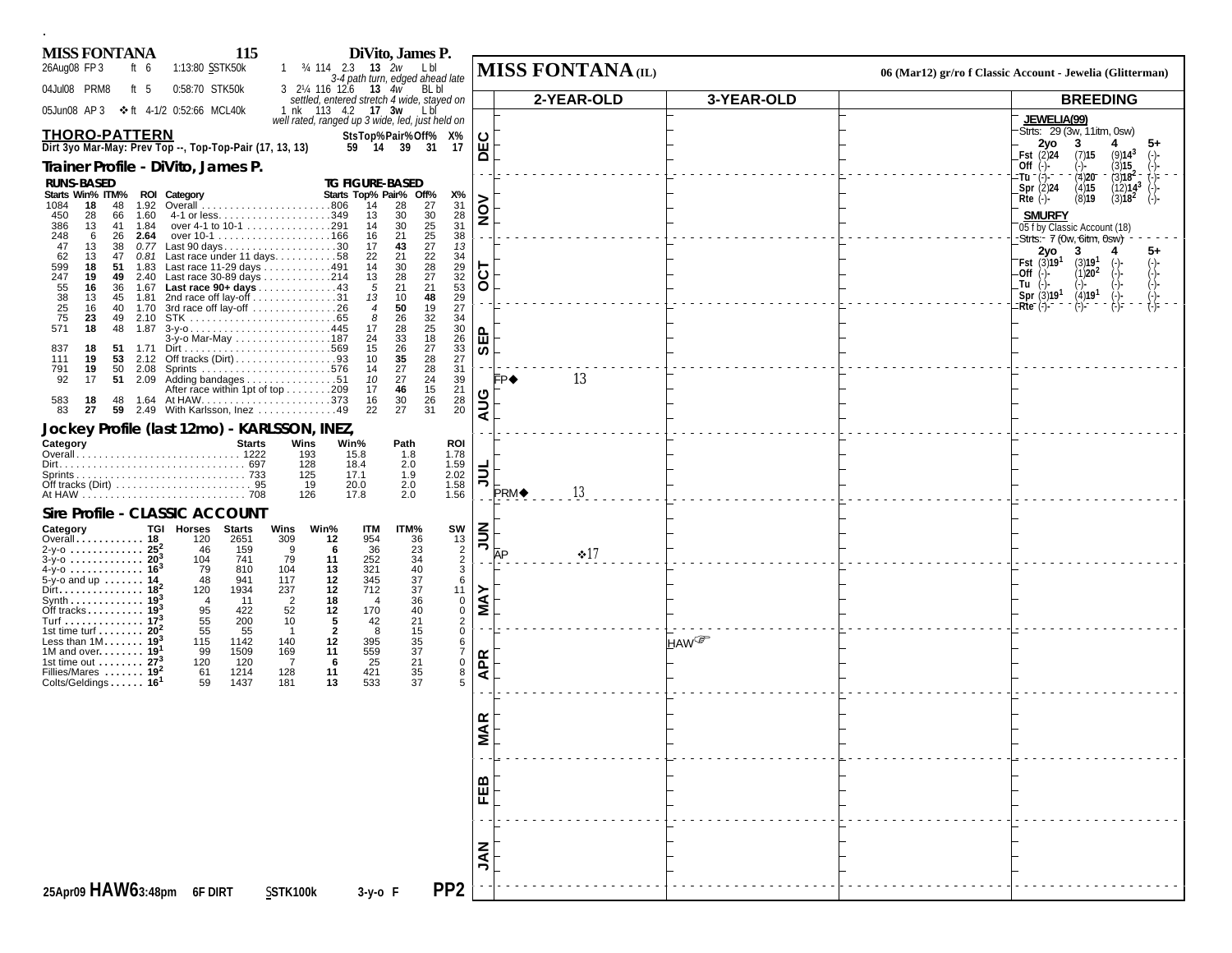| 113<br><b>TESSIES TILBURY</b><br>Swearingen, Thomas H.<br>$8^3$ 3w<br>ft 6 1:12:54 AOC50kNW1X 2 134 122 5.4<br>03Apr09 HAW8                                                                                                                                                                                                                                                                                                                                                                                               |                                                                                               | <b>TESSIES TILBURY</b> (IL) |                                                 | 06 (Feb17) b f Chief Seattle - Tessies Courage (Iron Courage)                                                                                                                                                                                                                           |
|---------------------------------------------------------------------------------------------------------------------------------------------------------------------------------------------------------------------------------------------------------------------------------------------------------------------------------------------------------------------------------------------------------------------------------------------------------------------------------------------------------------------------|-----------------------------------------------------------------------------------------------|-----------------------------|-------------------------------------------------|-----------------------------------------------------------------------------------------------------------------------------------------------------------------------------------------------------------------------------------------------------------------------------------------|
| striking position 4 wide, entered stretch 3 wide, led, stayed on<br>1 1 <sup>/4</sup> 120 7.7 <b>10 1w</b><br>09Mar09 HAW6<br>ft 5-1/2 1:05:44 SMSW26k<br>hopped start, recovered to set pace, edged clear turn, held sway                                                                                                                                                                                                                                                                                                |                                                                                               | 2-YEAR-OLD                  | 3-YEAR-OLD                                      | <b>BREEDING</b>                                                                                                                                                                                                                                                                         |
| Trainer Profile - Swearingen, Thomas H.                                                                                                                                                                                                                                                                                                                                                                                                                                                                                   |                                                                                               |                             |                                                 | <b>TESSIES COURAGE(95)</b>                                                                                                                                                                                                                                                              |
| <b>RUNS-BASED</b><br><b>TG FIGURE-BASED</b><br>Starts Win% ITM% ROI Category<br>Starts Top% Pair% Off%<br>14<br>20<br>24<br>957<br>14<br>40<br>1.40<br>$27\,$<br>346<br>21<br>25<br>60<br>1.59<br>14<br>308<br>over 4-1 to 10-1 186<br>11<br>39<br>1.47<br>15<br>23                                                                                                                                                                                                                                                       | Х%<br>$\begin{array}{c} 42 \\ 38 \\ 40 \end{array}$                                           | ပူ<br>$\Omega$              |                                                 | Strts: 31 (4w, 15itm, 0sw)<br>3<br>2yo<br>4<br>$5+$<br>(8)15<br>$(7)13$<br>$(2)162$<br>$(8)9^2$<br>Fst<br>(1)10<br>$\binom{3}{1}$ 12 <sup>3</sup><br>Off $(-)$ -<br>(2)15                                                                                                               |
| $\frac{23}{22}$<br>14<br>303<br>$\mathbf{3}$<br>14<br>17<br>1.09<br>12<br>17<br>41<br>49<br>1.56<br>Last 90 days28<br>18<br>14<br>38<br>24<br>25<br>Last race under 11 days. 13<br>23<br>21<br>2.08<br>$\mathcal O$<br>Last race 11-29 days 372<br>26<br>22<br>13<br>42<br>1.22<br>13<br>Last race 30-89 days 140<br>18<br>15<br>18<br>37<br>1.43<br>14                                                                                                                                                                   | 52<br>54<br>38<br>39<br>50                                                                    | š<br>Ž                      |                                                 | (-)--<br>(9) <b>10</b><br>:Tū "<br>$(11)9^2$<br>(5)13<br>$Spr$ $(-)$<br>$(-)$<br>(6)15<br>$Rte$ $(-)$<br>$(-)$ -<br><b>NEW LUKE</b><br>05 c by Grindstone (14)                                                                                                                          |
| 508<br>196<br>196<br>73<br>56<br>40<br>18<br>34<br>1.54 Last race 90+ days47<br>21<br>19<br>11<br>$\frac{25}{34}$<br>1.33 2nd race off lay-off 44<br>9<br>29<br>18<br>11<br>0.27 3rd race off lay-off 32<br>5<br>33<br>13<br>16<br>$\frac{22}{25}$<br>$\frac{52}{528}$<br>22<br>10<br>42<br>-9<br>20<br>15<br>41<br>1.71<br>18<br>22<br>$\overline{7}$<br>3-y-o 3rd time out lifetime72<br>35<br>20<br>24<br>24<br>3-y-o Mar-May 225                                                                                      | 49<br>45<br>$\frac{38}{47}$<br>$\frac{47}{37}$<br>$\frac{36}{32}$                             | 5<br>Ŏ                      |                                                 | -Strts:- 10 (0w, 1itm, 0sw)-<br>-3<br>2yo<br>(4)19<br>$(1)$ 23 <sup>2</sup><br>$Fst$ (-)-<br>$-$ Off $(1)$ 41 <sup>1</sup><br>(2)23 <sup>2</sup><br>(2)17 <sup>2</sup><br>Tu<br>(1)28 <sup>3</sup><br>$(3)19^{2}$<br>$Spr$ $(-)$<br>$Rte^{-1}$ (1)41 <sup>4</sup><br>$(3)17^2$<br>(2)23 |
| $\frac{22}{28}$<br>28<br>18<br>42<br>14<br>746<br>100<br>1.42<br>14<br>1.29<br>31<br>14<br>54<br>12<br>728<br>15<br>42<br>20<br>14<br>24<br>0.44 Adding bandages 17<br>18<br>26<br>35<br>6<br>$\overline{4}$<br>25<br>18<br>589<br>1.41 At HAW…………………………320<br>1.21 With Perez, Eduardo E……………30<br>15<br>13<br>38<br>37<br>59<br>27<br>12<br>44<br>13                                                                                                                                                                    | 46<br>29<br>43<br>53<br>43<br>23                                                              | $\mathbf{f}$<br>ທ           |                                                 | <b>LIGHTNING STORMY</b><br>.04 c by Stormy Atlantic (13)<br>Strts: 12 (2w, 3itm, 0sw)<br>2yo<br>3                                                                                                                                                                                       |
| Jockey Profile (last 12mo) - PEREZ, EDUARDO, E.<br>Win%<br><b>Starts</b><br>Wins<br><b>ROI</b><br>Category<br>Path<br>1.99<br>126<br>16.1<br>2.0<br>78<br>19.3<br>2.1<br>2.09<br>2.1<br>1.79<br>64<br>15.2<br>2.90<br>16<br>24.2<br>2.3<br>2.22<br>83<br>19.8<br>2.1                                                                                                                                                                                                                                                      |                                                                                               | ပ<br>Ě<br>⋖                 |                                                 | :Fst <sup>-</sup><br>Off<br>$(3)8^2$<br>"Tu (-)-<br>$\binom{2}{5}$ $\binom{2}{3}$<br>-Spr (-)-<br>-Rte (-)-<br>(1)13 <sup>1</sup>                                                                                                                                                       |
| <b>Sire Profile - CHIEF SEATTLE</b><br>TGI<br>Win%<br>Category<br>Horses Starts<br>Wins<br>ITM<br>ITM%<br>Overall $122$<br>222<br>3042<br>496<br>1320<br>16<br>43<br>2-y-o $17^{2}$<br>41<br>46<br>13<br>113<br>355<br>145                                                                                                                                                                                                                                                                                                | SW<br>$\begin{array}{c} 18 \\ 0 \end{array}$                                                  | ミ                           |                                                 |                                                                                                                                                                                                                                                                                         |
| $3-y-0$ 13 <sup>3</sup><br>1323<br>560<br>42<br>202<br>215<br>16<br>$\frac{46}{43}$<br>4-y-o  11 <sup>3</sup><br>138<br>907<br>153<br>419<br>17<br>55<br>82<br>196<br>5-y-o and up $\dots \dots$ 11<br>457<br>18<br>47<br>206<br>1816<br>328<br>60<br>18<br>850<br>Dirt. 13<br>13<br>176<br>38<br>100<br>461<br>Synth 14<br>Off tracks $142$<br>73<br>197<br>48<br>145<br>409<br>18                                                                                                                                       | 10<br>$\overline{4}$<br>$\overline{4}$<br>$\begin{smallmatrix} 8 \\ 2 \end{smallmatrix}$<br>3 | ミラ                          |                                                 |                                                                                                                                                                                                                                                                                         |
| Turf 14 <sup>2</sup><br>118<br>30<br>377<br>41<br>112<br>11<br>$21$<br>1st time turf $162$<br>25<br>118<br>118<br>13<br>11<br>799<br>44<br>Less than $1M$ 13 <sup>3</sup><br>217<br>1806<br>295<br>16<br>42<br>16<br>521<br>1M and over. $\dots \dots$ 13 <sup>3</sup><br>1236<br>201<br>167<br>221<br>13<br>79<br>36<br>1st time out $\dots \dots$ 20 <sup>3</sup><br>221<br>28<br>1258<br>212<br>17<br>583<br>46<br>Fillies/Mares  14<br>104<br>736<br>Colts/Geldings 11 <sup>2</sup><br>117<br>1783<br>284<br>16<br>41 | 5<br>$\begin{array}{c} 0 \\ 3 \\ 15 \\ 0 \\ 2 \end{array}$<br>16                              | ≻<br>Š                      |                                                 |                                                                                                                                                                                                                                                                                         |
|                                                                                                                                                                                                                                                                                                                                                                                                                                                                                                                           |                                                                                               | <b>APR</b>                  | <b>HAW</b> <sup></sup><br>$8^{3}$<br><b>HAW</b> |                                                                                                                                                                                                                                                                                         |
|                                                                                                                                                                                                                                                                                                                                                                                                                                                                                                                           |                                                                                               | <b>MAR</b>                  | $10$ op<br><b>HAWA</b>                          |                                                                                                                                                                                                                                                                                         |
|                                                                                                                                                                                                                                                                                                                                                                                                                                                                                                                           |                                                                                               | FEB                         |                                                 |                                                                                                                                                                                                                                                                                         |
|                                                                                                                                                                                                                                                                                                                                                                                                                                                                                                                           |                                                                                               | <b>NAL</b>                  | HAW vet scratch Jan11                           |                                                                                                                                                                                                                                                                                         |
| PP <sub>3</sub><br>25Apr09 HAW63:48pm 6F DIRT<br>SSTK100k<br>3-y-o F                                                                                                                                                                                                                                                                                                                                                                                                                                                      |                                                                                               |                             |                                                 |                                                                                                                                                                                                                                                                                         |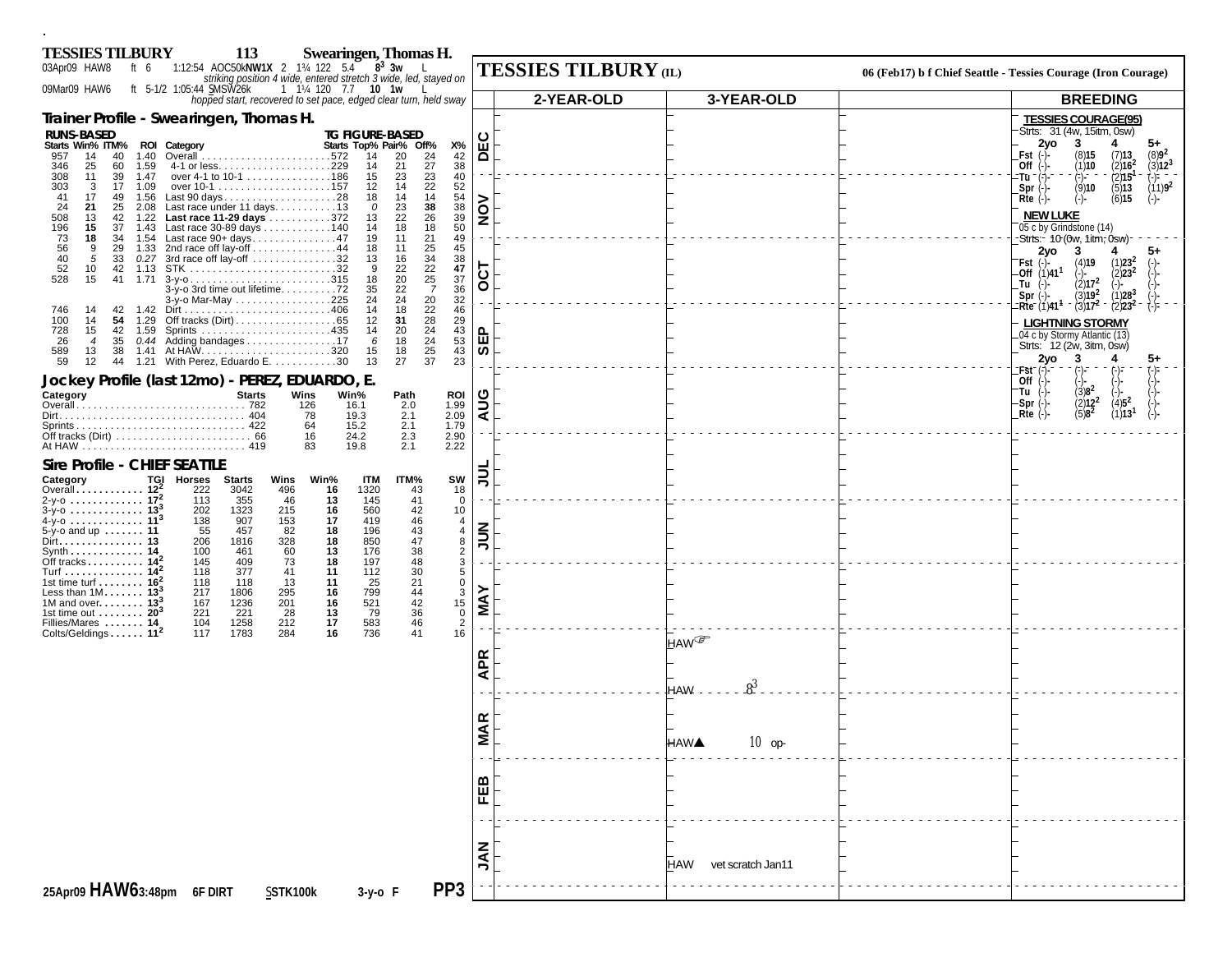| <b>B N GRACED N GLORY</b><br>Hughes, Dennis P.<br><b>115</b>                                                                                                                                                                                                                |                            |                                |                      |                                                              |                                                              |
|-----------------------------------------------------------------------------------------------------------------------------------------------------------------------------------------------------------------------------------------------------------------------------|----------------------------|--------------------------------|----------------------|--------------------------------------------------------------|--------------------------------------------------------------|
| $6^2$ 1w LbI<br>1:11:94 SALW28kNW1X 1 81/2 116 2.6<br>13Apr09 HAW8<br>sy <sup>s</sup> 6<br>sprinted clear, pulled away stretch, ridden out                                                                                                                                  |                            | <b>B N GRACED N GLORY</b> (IL) |                      | 06 (Apr30) gr/ro f Brave 'n Away - Good Glory (Storm Broker) |                                                              |
| 29Mar09 HAW1<br>1:12:66 CLM25kNW2LX 1 214 118 13.8 12 <sup>2</sup> 2w Lbl<br>sy 6<br>stalked, took over on turn, edged clear, held sway<br>ft 1M 701:49:79 CLM25kNW2LX 4 14½ 118 6.2 <b>20 3w1w</b> L bl                                                                    |                            | 2-YEAR-OLD                     | 3-YEAR-OLD           |                                                              | <b>BREEDING</b>                                              |
| 19Mar09 HAW1<br>sprinted clear, headed leaving far turn, gave way                                                                                                                                                                                                           |                            |                                |                      |                                                              | GOOD GLORY(00)                                               |
| 1:13:15 SALW28kNW1X 5 9% 118 11.2 18 3w Lbl<br>chased 4 wide, remained 4 wide stretch, weakened $\begin{bmatrix} 1 & 0 & 0 \\ 0 & 1 & 0 \\ 0 & 0 & 0 \end{bmatrix}$ HAW<br>06Mar09 HAW7<br>ft 6                                                                             |                            | $14^{3}$                       |                      |                                                              | Strts: 3 (0w, 1itm, 0sw)<br>2yo<br>4<br>5+<br>з              |
| <b>❖</b> ft 6-1/2 1:22:00 AOC50kNW1X 10 23 118 52.3 25 <sup>3</sup> 1w Lbl<br>12Feb09 TP8<br>forwardly placed inside, tired                                                                                                                                                 | ≏                          |                                |                      |                                                              | (2)21 <sup>3</sup><br>Fst<br>(1)38 <sup>1</sup><br>Off $(-)$ |
| 10 19¼ 116 67.9 $21^2$ 2w L bl<br>alternated for lead, off inside, gave way<br>❖ft 6-1/2 1:18:43 STK50k<br>17Jan09 TP 11                                                                                                                                                    |                            |                                |                      |                                                              | $^{(-)}_{(2)21}$ <sup>3</sup><br>:Tū ¯ (:).<br>$Spr$ $(-)$   |
| ft 6-1/2 1:20:65 CLM25kNW2L 1 3 118 9.8 14 <sup>3</sup> 1w<br>07Jan09 HAW1<br>grabbed lead, held well into stretch, raced greenly, clear                                                                                                                                    | <b>HAW</b><br>δ            | 36 <sup>2</sup>                |                      |                                                              | $(1)38$ <sup>1</sup><br>$Rte$ $(-)$<br>⊙).                   |
| ft 1M 701:44:17 SMCL15k<br>1 11 <sup>3</sup> / <sub>4</sub> 119 20.0 <b>14<sup>3</sup> 1w1w</b> Lb<br>17Dec08 HAW4<br>established control, edged clear backstretch, pulled away stretch                                                                                     | z<br>HAW                   | $24^2$                         |                      |                                                              |                                                              |
| <b>THORO-PATTERN</b><br>StsTop%Pair%Off% X%<br>Dirt 3yo Mar-May: Prev Top 14 <sup>3</sup> , X-Top-Top (20 <sup>3</sup> , 12 <sup>2</sup> , 6 <sup>2</sup> )<br>34 21 15 38<br>26                                                                                            |                            |                                |                      |                                                              |                                                              |
| Trainer Profile - Hughes, Dennis P.                                                                                                                                                                                                                                         | HAW<br>$\ddot{\mathbf{O}}$ | vet scratch Oct16              |                      |                                                              |                                                              |
| <b>RUNS-BASED</b><br><b>TG FIGURE-BASED</b><br>Starts Win% ITM% ROI Category<br>Starts Top% Pair% Off%<br>Х%                                                                                                                                                                | $\circ$                    |                                |                      |                                                              |                                                              |
| Overall<br>789<br>30<br>1.25<br>13<br>16<br>20<br>50<br>- 7<br>23<br>95<br>1.51<br>18<br>44<br>23<br>59<br>15                                                                                                                                                               | HAW                        | 26<br>op-                      |                      |                                                              |                                                              |
| 21<br>49<br>205<br>1.20<br>over 4-1 to 10-1 156<br>20<br>9<br>44<br>11<br>$\frac{52}{21}$<br>19<br>489<br>3<br>1.21<br>15<br>18<br>14                                                                                                                                       | ݳᇜ                         |                                |                      |                                                              |                                                              |
| 26<br>21<br>30<br>Last 90 days19<br>10<br>40<br>1.87<br>32<br>Last race under 11 days. 62<br>26<br>44<br>60<br>10<br>43<br>15<br>16<br>1.87                                                                                                                                 | ౹ᢆᢆ                        |                                |                      |                                                              |                                                              |
| 1.18 Last race 11-29 days 364<br>23<br>12<br>18<br>48<br>470<br>8<br>33<br>Last race 30-89 days 98<br>12<br>11<br>62<br>111<br>23<br>14<br>1.70                                                                                                                             |                            |                                |                      |                                                              |                                                              |
| $0.11$ Last race $90+ days$ 42<br>12<br>55<br>24<br>10<br>68<br>-7<br>0.78 2nd race off lay-off 27<br>48<br>22<br>19<br>43<br>11<br>33                                                                                                                                      | $\mathbf{S}$               |                                |                      |                                                              |                                                              |
| 34<br>3rd race off lay-off 21<br>33<br>43<br>44<br>0.70<br>10<br>14<br>6<br>17<br>83<br>5<br>20<br>0.00<br>0<br>0<br>0                                                                                                                                                      | ⋖                          |                                |                      |                                                              |                                                              |
| 17<br>$3-y-0$ 116<br>20<br>46<br>199<br>5<br>23<br>1.01<br>17<br>3-y-o Mar-May 23<br>26<br>22<br>9<br>43<br>17<br>21<br>49<br>31<br>13<br>1.30                                                                                                                              |                            |                                |                      |                                                              |                                                              |
| 757<br>56<br>137<br>6<br>29<br>12<br>15<br>17<br>47<br>18<br>580<br>29<br>14<br>7<br>1.23                                                                                                                                                                                   | $\overline{5}$             |                                |                      |                                                              |                                                              |
| $^{21}_{22}$<br>58<br>2<br>0.18 Adding bandages 36<br>17<br>47<br>15<br>3<br>After new top (by at least 1pt) $\dots \dots 96$<br>19<br>47<br>15<br>20                                                                                                                       |                            |                                |                      |                                                              |                                                              |
| 17<br>2.80 At HAW……………………………69<br>2.87 With Pitty, Camilo D………………19<br>17<br>48<br>17<br>$\frac{120}{37}$<br>14<br>49<br>37<br>21<br>21<br>21                                                                                                                               |                            |                                |                      |                                                              |                                                              |
| Jockey Profile (last 12mo) - PITTY, CAMILO, D.                                                                                                                                                                                                                              | ミミ                         |                                |                      |                                                              |                                                              |
| Category<br><b>Starts</b><br>Wins<br>Win%<br><b>ROI</b><br>Path<br>92<br>2.25<br>12.5<br>2.1                                                                                                                                                                                |                            |                                |                      |                                                              |                                                              |
| 92<br>12.5<br>2.1<br>2.25<br>$2.43$<br>$2.07$<br>80<br>2.1<br>13.6                                                                                                                                                                                                          |                            |                                |                      |                                                              |                                                              |
| 2.2<br>16<br>13.4<br>3.07<br>2.1<br>9.7<br>14                                                                                                                                                                                                                               | <b>NAY</b>                 |                                |                      |                                                              |                                                              |
| Sire Profile - BRAVE 'N AWAY                                                                                                                                                                                                                                                |                            |                                |                      |                                                              |                                                              |
| <b>TGI Horses Starts</b><br>Wins<br>Win%<br><b>ITM</b><br>ITM%<br>SW<br>Category<br>Overall 28 <sup>3</sup><br>22<br>23<br>30<br>0<br>5                                                                                                                                     |                            | HAW <sup>@</sup>               |                      |                                                              |                                                              |
| $\overline{2}$<br>13<br>15<br>31<br>0<br>2-y-0  29<br>5<br>30<br>$3-y-0$ 25 <sup>2</sup><br>10<br>3<br>30<br>0<br>3<br>3                                                                                                                                                    | <b>APR</b>                 | <b>HAW</b>                     | $62_{sy}s$           |                                                              |                                                              |
| $\mathbf 0$<br>$\mathbf 0$<br>$\mathbf 0$<br>$\Omega$<br>$\overline{0}$<br>$\Omega$<br>0<br>0<br>$5-y$ -o and up $\ldots \ldots$ 0<br>$\Omega$<br>$\mathbf 0$                                                                                                               |                            |                                |                      |                                                              |                                                              |
| Dirt. 30 <sup>1</sup><br>19<br>3<br>26<br>0<br>6<br>16<br>Synth $\ldots \ldots \ldots \ldots 21^2$<br>$\mathbf 0$<br>2<br>$\Omega$<br>$\mathbf 0$<br>$\mathbf 0$<br>$\mathbf 0$<br>Off tracks $\dots\dots\dots\ 6^2$<br>$\overline{2}$<br>$\overline{2}$<br>100<br>100<br>0 |                            | <b>HAW</b>                     | $12^2$ <sub>sy</sub> |                                                              |                                                              |
| Turf 0<br>$\Omega$<br>$\Omega$<br>0<br>$\Omega$<br>$\Omega$<br>$\Omega$<br>1st time turf $\ldots \ldots$ 0<br>$\Omega$<br>$\mathbf 0$<br>$\Omega$<br>$\Omega$<br>$\Omega$<br>$\Omega$<br>$\Omega$                                                                           | <b>VIAR</b>                | <b>HAW</b>                     | $20^{3}$             |                                                              |                                                              |
| Less than $1M$<br>1M and over<br>$28^{\circ}$<br>$\mathbf{^{21}_{\,2}}$<br>0<br>19<br>$14^{3}$<br>50<br>$\mathbf 0$                                                                                                                                                         |                            | <b>HAW</b>                     | 18                   |                                                              |                                                              |
| 29<br>50<br>17<br>33<br>0<br>$\mathbf 0$<br>1st time out $\dots\dots$<br>35<br>6<br>0<br>22<br>$^{21}_{2}$<br>$\frac{5}{0}$<br>Fillies/Mares                                                                                                                                |                            |                                |                      |                                                              |                                                              |
| $_{\rm 0}^{\rm 0}$<br>$^{24}_{0}$<br>Colts/Geldings $423$<br>$\Omega$                                                                                                                                                                                                       | FEB                        | <b>TP</b>                      | $*25^3$              |                                                              |                                                              |
|                                                                                                                                                                                                                                                                             |                            |                                |                      |                                                              |                                                              |
|                                                                                                                                                                                                                                                                             |                            |                                |                      |                                                              |                                                              |
|                                                                                                                                                                                                                                                                             | $rac{z}{\lambda}$          | TP                             | $\div 21^2$          |                                                              |                                                              |
| PP <sub>4</sub><br>25Apr09 HAW63:48pm 6F DIRT<br>SSTK100k<br>$3-y$ -o F                                                                                                                                                                                                     |                            | <b>HAW</b>                     | $14^3$ green         |                                                              |                                                              |
|                                                                                                                                                                                                                                                                             |                            |                                |                      |                                                              |                                                              |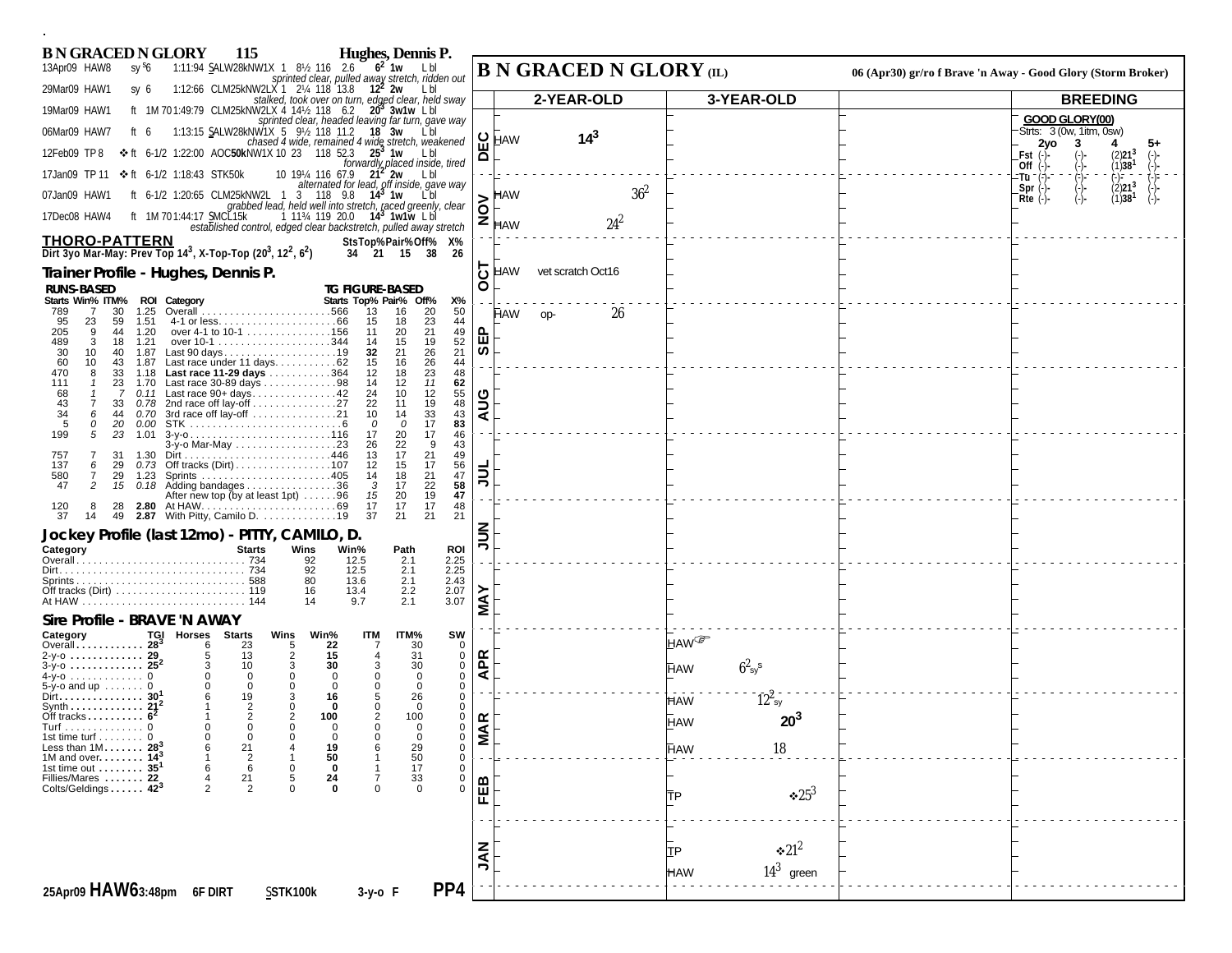| <b>Matthews</b> , Doug<br><b>FASHIONABLE LADY</b><br><b>113</b>                                                                                                                                                                          |                                |                              |                                                                                                                                                                  |
|------------------------------------------------------------------------------------------------------------------------------------------------------------------------------------------------------------------------------------------|--------------------------------|------------------------------|------------------------------------------------------------------------------------------------------------------------------------------------------------------|
| 03Apr09 HAW6<br>1:12:95 SMSW26k<br>1 3 120 1.1 <sup>*</sup> <b>11 2w</b><br>ft $6$<br>stalked 4 wide, took over into stretch, edged clear                                                                                                |                                | <b>FASHIONABLE LADY (IL)</b> | 06 (Apr09) dk b/br f Denouncer - Zippers in Fashion (Unzipped)                                                                                                   |
| 26Feb09 OP 8<br>1:12:22 MSW34k<br>ft $6$<br>5 4 <sup>1</sup> / <sub>4</sub> 121 57.5 <b>12<sup>1</sup> 4w</b>                                                                                                                            |                                | 2-YEAR-OLD<br>3-YEAR-OLD     | <b>BREEDING</b>                                                                                                                                                  |
| within striking distance four wide, little for drive<br>$\frac{3}{4}$ , $\frac{34}{120}$ , $\frac{23.3}{20}$ , $\frac{18^2}{20}$ , $\frac{20}{10}$<br>1:16:35 MSW25k<br>11Jan09 HAW6<br>ft $6$<br>vied between rivals, no match, kept on |                                |                              | <b>ZIPPERS IN FASHION(95)</b>                                                                                                                                    |
| <b>THORO-PATTERN</b><br>StsTop%Pair%Off% X%                                                                                                                                                                                              | ပ                              |                              | Strts: 2 (1w, 1itm, 0sw)<br>2yo                                                                                                                                  |
| Dirt 3yo Mar-May: Prev Top --, Top-Top-Top (18 <sup>2</sup> , 12 <sup>1</sup> , 11)<br>30 20 23 23<br>33                                                                                                                                 | 画<br>ō                         |                              | <b>Fst</b> $(2)15^1$<br>(-)-<br>(-)-                                                                                                                             |
| Trainer Profile - Matthews, Doug<br><b>RUNS-BASED</b><br><b>TG FIGURE-BASED</b>                                                                                                                                                          |                                |                              | $(-) -$<br>(-)<br>(-)<br>(-) -<br>(-) -<br>Off $(\cdot)$<br>:Tū ¯ (−̃)-                                                                                          |
| Starts Win% ITM% ROI Category<br>Starts Top% Pair% Off%<br>Х%                                                                                                                                                                            |                                |                              | Spr $\langle 2 \rangle$ 15 <sup>1</sup><br>$(-)$<br>$Rte$ $(-)$                                                                                                  |
| 31<br>33<br>35<br>1.51<br>16<br>21<br>666<br>10<br>27<br>35<br>24<br>157<br>24<br>62<br>1.44<br>14                                                                                                                                       | $\frac{8}{2}$                  |                              | <b>EUGENIO C.</b>                                                                                                                                                |
| 39<br>30<br>1.45<br>over 4-1 to 10-1 156<br>16<br>197<br>9<br>37<br>15<br>$\frac{33}{19}$<br>33<br>15<br>312<br>21<br>1.58<br>19<br>$\overline{4}$                                                                                       |                                |                              | 04 c by Denouncer (16 <sup>1</sup> )<br>-Strts:- 2 (Ow, Oitm, Osw)                                                                                               |
| Last 90 days32<br>13<br>22<br>39<br>41<br>0.59<br>47<br>5<br>20<br>Last race under 11 days12<br>17<br>50<br>25<br>10<br>20<br>0.52<br>8                                                                                                  |                                |                              | 2yo<br>3<br><b>Fst</b> $(1)18^3$<br>$(-)$                                                                                                                        |
| 32<br>28<br>22<br>Last race 11-29 days 333<br>401<br>18<br>11<br>41<br>1.76<br>Last race 30-89 days 92<br>33<br>20<br>9<br>26<br>10<br>117<br>1.10                                                                                       | 5                              |                              | Off $(1)17^3$<br>Tu                                                                                                                                              |
| $38$<br>$33$<br>$42$<br>46<br>Last race $90+ days$ 24<br>40<br>$\cdot$ 3<br>23<br>0.24<br>17<br>$\boldsymbol{\Lambda}$<br>32<br>2nd race off lay-off 24<br>29<br>13<br>13<br>22<br>17<br>2.74                                            | $\circ$                        |                              | Spr $(2)17^3$                                                                                                                                                    |
| $\frac{32}{39}$<br>26<br>21<br>31<br>10<br>35<br>0.85<br>21<br>17<br>22<br>18<br>17<br>28<br>4.74<br>22                                                                                                                                  |                                |                              | :Rte (-)-<br><b>FASHIONABLE NATURE</b>                                                                                                                           |
| $\frac{30}{26}$<br>$\begin{array}{c} 29 \\ 29 \end{array}$<br>23<br>212<br>8<br>36<br>1.15<br>18<br>19<br>3-y-o Mar-May 42<br>26                                                                                                         | ௳<br>面                         |                              | 03 f by Valiant Nature (18)                                                                                                                                      |
| 33<br>20<br>31<br>439<br>12<br>39<br>16<br>1.56<br>32<br>28<br>Off tracks $(Dirt) \ldots \ldots \ldots \ldots \ldots \ldots 50$<br>16<br>74<br>8<br>35<br>0.89<br>24                                                                     | ທ                              |                              | Strts: 9 (4w, 5itm, 0sw)<br>2yo<br>3<br>5+                                                                                                                       |
| 31<br>31<br>34<br>20<br>18<br>264<br>11<br>1.69<br>21<br>Adding bandages 14<br>29<br>43<br>25<br>-7<br>13<br>0.74<br>16                                                                                                                  |                                |                              | $(2)8^{3-}$<br>:Fst <sup>-</sup><br>(2)4<br>Off                                                                                                                  |
| 25<br>29<br>25<br>After new top (by at least 1pt) 77<br>22<br>28<br>18<br>34<br>10<br>20<br>327<br>36                                                                                                                                    | AUG                            |                              | Tu<br>$Spr(-)$                                                                                                                                                   |
| 18<br>27<br>18<br>36<br>18<br>0<br>44<br>0.00 With Geroux, Florent 11                                                                                                                                                                    |                                |                              | $\binom{2}{3}$<br>(-)-<br>(1)13<br>$Rte$ (-)                                                                                                                     |
| Jockey Profile (last 12mo) - GEROUX, FLORENT,<br>Category<br>Wins<br><b>Starts</b><br>Win%<br>Path<br><b>ROI</b>                                                                                                                         |                                |                              | <b>ZIPPY SLEW</b><br>02 c by Evansville Slew (14 <sup>2</sup> )                                                                                                  |
| 25<br>8.1<br>2.0<br>1.14<br>21<br>2.0<br>9.5<br>1.10                                                                                                                                                                                     |                                |                              | Strts: 33 (3w, 11itm, 0sw)<br>2 <sub>vo</sub><br>3<br>5+                                                                                                         |
| 1.11<br>16<br>8.5<br>2.0<br>0.74<br>3.8                                                                                                                                                                                                  | ミ                              |                              | $(1)15^2$<br>$^{(10)4^2}_{(2)4^2}$<br>$\binom{10}{3}$ <sup>2</sup><br>Fst                                                                                        |
| $\frac{2.3}{2.0}$<br>9.2<br>21<br>1.07                                                                                                                                                                                                   |                                |                              | <b>Off</b><br>$(1)$ 10 $3$<br>-Tu -<br>(=)-−<br>· (1)14                                                                                                          |
| <b>Sire Profile - DENOUNCER</b><br><b>TGI Horses</b><br>SW                                                                                                                                                                               |                                |                              | (1)15 <sup>2</sup><br>$(6)8^{3}$<br>(1) <b>26<sup>2</sup><br/>(18)4<sup>2</sup></b><br>Spr<br>$(7)4^2$<br>$Rte$ $(-)$                                            |
| Category<br><b>Starts</b><br>Wins<br>Win%<br><b>ITM</b><br>ITM%<br>Overall 16 <sup>1</sup><br>34<br>16<br>34<br>499<br>78<br>172<br>2-y-0  22 <sup>2</sup><br>19<br>19<br>59<br>-7<br>12                                                 | ミミ<br>4<br>$\mathbf{1}$        |                              | <b>MISS DENOUNCER</b>                                                                                                                                            |
| $\begin{array}{c} 32 \\ 32 \\ 35 \end{array}$<br>70<br>30<br>14<br>$3-y$ -0  16 <sup>2</sup><br>30<br>216<br>18<br>25<br>50<br>4-y-o 14 <sup>3</sup><br>19<br>141                                                                        | $^2_{\rm 0}$                   |                              | 01 f by Denouncer (16 <sup>1</sup> )<br>-Strts:- 26 (6w, 12itm, 0sw)                                                                                             |
| 16<br>33<br>40<br>5-y-o and up  13 <sup>3</sup><br>8<br>83<br>19<br>37<br>70<br>18<br>147<br>Dirt. 16 <sup>3</sup><br>34<br>398                                                                                                          | $\overline{4}$                 |                              | 2vo<br>(4)10 <sup>2</sup><br>$(9)5^2$<br>$(8)12^2$<br><b>Fst</b> $(1)13$ <sup>1</sup>                                                                            |
| 13<br>24<br>21<br>Synth 20<br>2<br>8<br>5<br>22<br>Off tracks 18<br>26<br>72<br>6<br>31<br>8                                                                                                                                             | Š<br>$\Omega$<br>$\Omega$      |                              | Off $(1)22^2$<br>(2)11<br>Tu                                                                                                                                     |
| $\mathbf 0$<br>Turf 14 <sup>1</sup><br>5<br>-7<br>0<br>$\overline{0}$<br>$\Omega$<br>1st time turf $14^2$<br>5<br>5<br>0<br>$\mathbf 0$<br>$\overline{0}$<br>0                                                                           | $\Omega$<br>$\Omega$           |                              | $(4)10^2$<br>Spr $(2)131$<br>$(11)5^2$<br>$(8)12^2$<br>-Rte (-)-<br>f199                                                                                         |
| 34<br>Less than $1M$ 16 <sup>3</sup><br>$\frac{404}{95}$<br>34<br>62<br>$\frac{146}{26}$<br>$\frac{36}{27}$<br>15<br>24<br>16<br>17<br>1M and over $193$                                                                                 | 4<br>$\mathbf 0$               | <b>HAW</b> <sup>C</sup>      | <b>FASHIONABLE CATON</b>                                                                                                                                         |
| 1st time out $\dots \dots$ 24 <sup>2</sup><br>34<br>$\overline{2}$<br>10<br>6<br>37<br>17<br>249<br>45<br>92<br>18<br>Fillies/Mares $16^3$                                                                                               | <b>APR</b><br>$\mathbf 0$<br>3 |                              | 00 f by Dr. Caton (18)<br>Strts: 29 (7w, 13itm, 0sw)                                                                                                             |
| Colts/Geldings $15^2$<br>33<br>80<br>32<br>17<br>250<br>13                                                                                                                                                                               |                                | 11<br>HAW -                  | 2yo<br>3<br>$(4)13^{1} - (11)10^{2} (6)10^{2}$<br>-Fst- (-)-−                                                                                                    |
|                                                                                                                                                                                                                                          |                                |                              | $(2)$ 12 <sup>1</sup><br>Off $(-)$<br>(2)11<br>$(4)14^2$<br>Tu                                                                                                   |
|                                                                                                                                                                                                                                          | <b>VIAR</b>                    |                              | (5)12 <sup>1</sup><br>$(12)10^2$<br>$(5)14^2$<br>-Spr (-).                                                                                                       |
|                                                                                                                                                                                                                                          |                                |                              | $Rte$ $(-)$<br>$(1)18$ <sup>1</sup><br>$(5)10^2$<br>(1)11<br><b>ILLEGAL HUNTER</b>                                                                               |
|                                                                                                                                                                                                                                          |                                | $\bar{1}2^1$<br>OP           | 99 c by Dove Hunt (16)<br>Strts: 43 (6w, 14itm, 0sw)                                                                                                             |
|                                                                                                                                                                                                                                          | FEB                            |                              | 2yo                                                                                                                                                              |
|                                                                                                                                                                                                                                          |                                |                              | Fst $(6)$ 17<br>$(11)13$ <sup>1</sup><br>$(8)15$<br>$(3)7^2$<br>$(-)$<br>$(10)7^2$<br>$(1)15$<br>(8)16<br>Off (1)19                                              |
|                                                                                                                                                                                                                                          |                                |                              | $(4)17^2$<br>(1)42 <sup>1</sup><br>(14)13 <sup>1</sup><br>(2)33 <sup>2</sup><br>$^{2/5}$<br>(5)22 <sup>3</sup><br>(3)20<br>†Tu <sup>−</sup> (1)24<br>Spr $(7)17$ |
|                                                                                                                                                                                                                                          | MA<br>S                        |                              | Rte (1)24                                                                                                                                                        |
|                                                                                                                                                                                                                                          |                                | $18^2$ op-<br><b>HAW</b>     |                                                                                                                                                                  |
| PP <sub>5</sub><br>25Apr09 HAW63:48pm 6F DIRT<br>SSTK100k<br>$3-y$ -o F                                                                                                                                                                  |                                |                              |                                                                                                                                                                  |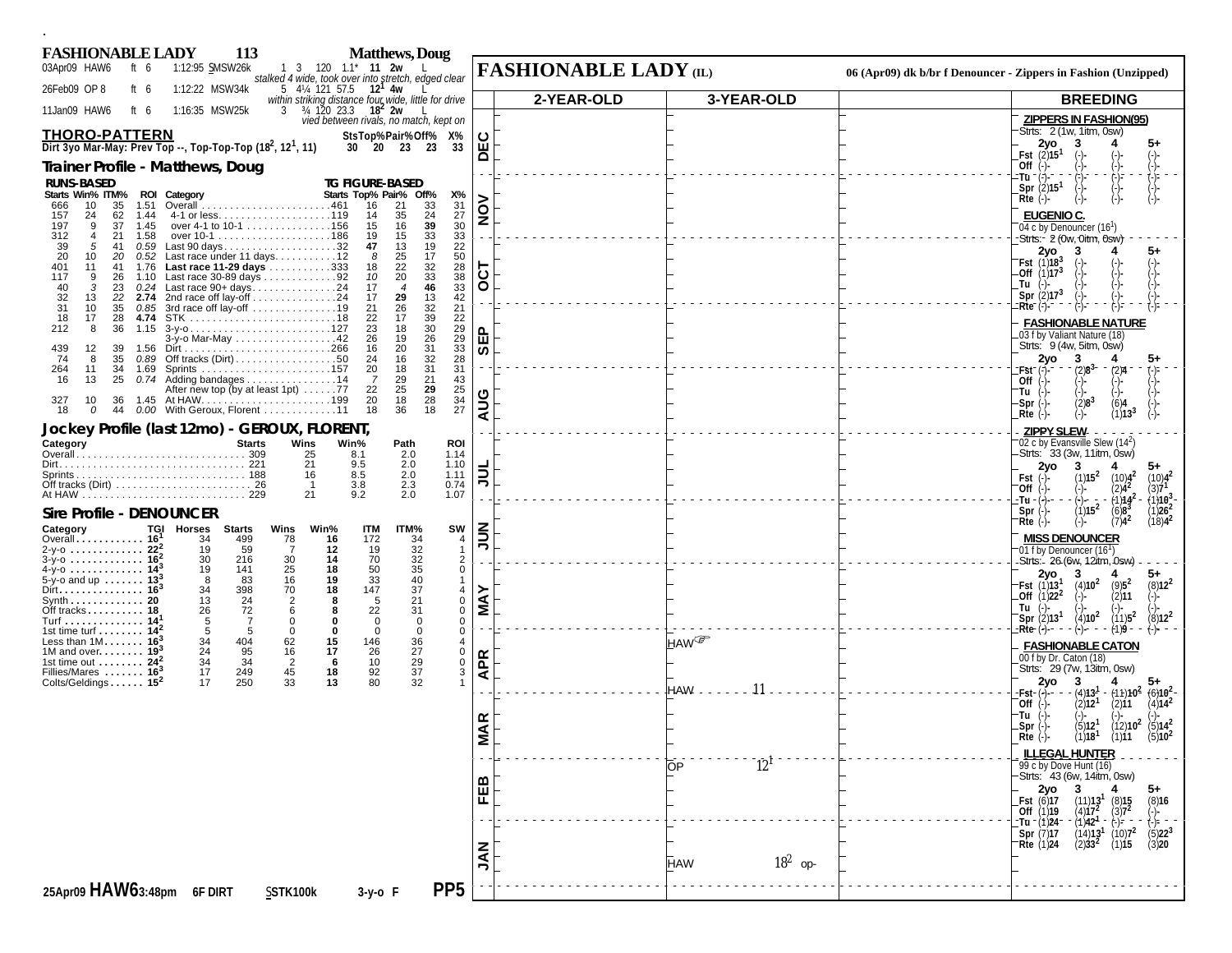| <b>CART'S LINDA</b>                                                                                           | 115                                                  |                                                                                                    | Cristel, Mark J.                                                         |                   |                          |                  |                    |                                                                   |                                                                                                    |
|---------------------------------------------------------------------------------------------------------------|------------------------------------------------------|----------------------------------------------------------------------------------------------------|--------------------------------------------------------------------------|-------------------|--------------------------|------------------|--------------------|-------------------------------------------------------------------|----------------------------------------------------------------------------------------------------|
| 06Apr09 HAW3<br>my <sup>s</sup> 6                                                                             |                                                      | 1:12:12 SALW28kNW1X 2 2 118 1.3* 11 2w Lbl<br>broke outwardly, stalked, bumped 1/4 pole, stayed on |                                                                          |                   | <b>CART'S LINDA</b> (IL) |                  |                    | 06 (May19) dk b/br f Cartwright - Teachem Linda (Black Moonshine) |                                                                                                    |
| 26Mar09 HAW4<br>ft 6                                                                                          |                                                      | 1:12:59 SALW28kNW1X 2 no 118 2.5 10 <sup>2</sup> 2w                                                | LbI                                                                      |                   | 2-YEAR-OLD               |                  | 3-YEAR-OLD         |                                                                   | <b>BREEDING</b>                                                                                    |
| 06Mar09 HAW7<br>ft 6                                                                                          |                                                      | 1:13:15 SALW28kNW1X 2 2 2 118 3.1 14 1w Lbl<br>forced pace, lost position turn, kept on stretch    |                                                                          |                   |                          |                  |                    |                                                                   | <b>TEACHEM LINDA(96)</b>                                                                           |
| ft $6$<br>09Jan09 HAW1                                                                                        | 1:14:68 MCL25k                                       | 1 434 120 2.1 <b>10<sup>2</sup> 2w</b><br>grabbed early lead, headed turn, forged clear stretch    | L bl                                                                     | ΕC                |                          |                  |                    |                                                                   | Strts: 25 (6w, 12itm, 0sw)<br>3<br>2yo<br>4<br>5+                                                  |
| <b>THORO-PATTERN</b><br>Dirt 3yo Mar-May: Prev Top 10 <sup>2</sup> , Off-Pair-Pair (14, 10 <sup>2</sup> , 11) |                                                      | 209 27 33 25                                                                                       | StsTop%Pair%Off% X%<br>14                                                | $\mathbf{\Omega}$ |                          |                  |                    |                                                                   | (13)9 <sup>3</sup><br>$(4)103$<br>$(3)93$<br>$Fst$ $(-)$<br>$(-)$<br>(3)12<br>(1)21<br>Off $(-)$ - |
| Trainer Profile - Cristel, Mark J.                                                                            |                                                      |                                                                                                    |                                                                          |                   |                          |                  |                    |                                                                   | (1)25<br>(−)=<br>'Tū "<br>$(7)9^{3}$<br>(14)9 <sup>3</sup><br>(3)12<br>$Spr$ $(-)$                 |
| <b>RUNS-BASED</b>                                                                                             |                                                      | <b>TG FIGURE-BASED</b>                                                                             |                                                                          |                   |                          |                  |                    |                                                                   | (1)25<br>$Rte$ (-)-<br>$(-)$<br>$(-)$                                                              |
| Starts Win% ITM% ROI Category<br>36<br>1260<br>10<br>1.46                                                     |                                                      | Starts Top% Pair% Off%<br>11                                                                       | Х%<br>22<br>26<br>40                                                     | $\frac{5}{2}$     |                          |                  |                    |                                                                   | <b>U TEACHEM CART</b>                                                                              |
| 249<br>28<br>66<br>1.91                                                                                       |                                                      | 14                                                                                                 | $30\,$<br>27<br>29                                                       |                   |                          |                  |                    |                                                                   | 05 c by Cartwright (15 <sup>2</sup> )<br>-Strts:- 13 (2w, 7itm, 0sw)                               |
| 424<br>38<br>1.28<br>8<br>587<br>22<br>$\overline{4}$<br>1.40                                                 | over 4-1 to 10-1 347                                 | 10<br>11                                                                                           | 26<br>25<br>39<br>$^{23}_{17}$<br>49<br>16                               |                   |                          |                  |                    |                                                                   | 3<br>5+<br>2vo<br>4<br><b>Fst</b> $(3)16^2$<br>(6)4<br>$(-)$                                       |
| 49<br>12<br>47<br>1.36<br>39<br>15<br>44<br>2.19                                                              | Last 90 days30<br>Last race under 11 days35          | 13<br>14                                                                                           | 40<br>$\frac{30}{37}$<br>26                                              | TOO               |                          |                  |                    |                                                                   | (2)4<br>(-)-<br>.Off<br>(1)8                                                                       |
| 805<br>10<br>37<br>1.54<br>208<br>10<br>38<br>1.22                                                            | Last race 11-29 days 683<br>Last race 30-89 days 186 | 11<br>13                                                                                           | $\frac{23}{27}$<br>39<br>24<br>18<br>24<br>45                            |                   |                          |                  |                    |                                                                   | Tu<br>Spr $(3)16^2$<br>(2)4<br>(8)4                                                                |
| 83<br>72<br>27<br>$\overline{7}$<br>1.05                                                                      | Last race $90+ days$ 59                              | 17<br>12                                                                                           | 47<br>$\frac{24}{30}$                                                    |                   |                          |                  |                    |                                                                   | (F)-<br>Rte (-)-                                                                                   |
| 28<br>$\overline{4}$<br>1.16<br>60<br>53<br>12<br>40<br>1.68                                                  | 2nd race off lay-off 56<br>3rd race off lay-off 51   | 5<br>24<br>12                                                                                      | 46<br>18<br>33<br>31                                                     | <b>G</b>          |                          |                  |                    |                                                                   | <b>CART TEACHER</b><br>04 c by Cartwright (15 <sup>2</sup> )                                       |
| 30<br>0.26<br>$\overline{4}$<br>425<br>35<br>10<br>1.31                                                       |                                                      | 9<br>15                                                                                            | 34<br>26<br>22<br>40                                                     | စ                 |                          |                  |                    |                                                                   | Strts: 4 (1w, 3itm, 0sw)                                                                           |
| 11<br>37<br>1055<br>1.51                                                                                      | 3-y-o Mar-May 135                                    | 27<br>18<br>12                                                                                     | $32$<br>$23$<br>$19$<br>$27$<br>$\frac{36}{42}$<br>20                    |                   |                          |                  |                    |                                                                   | 3<br>5+<br>2yo<br>'Fst<br>(4)18⊀                                                                   |
| 176<br>15<br>38<br>1.81<br>11                                                                                 |                                                      | 21<br>15<br>21<br>12                                                                               | 19<br>45                                                                 |                   |                          |                  |                    |                                                                   | Off                                                                                                |
| 865<br>37<br>1.60<br>43<br>5<br>35                                                                            | $0.90$ Adding bandages 39                            | 15                                                                                                 | 26<br>40<br>18                                                           | AUG               |                          |                  |                    |                                                                   | 'Tu<br>(4)18 <sup>2</sup><br>$Spr(-)$                                                              |
| 40<br>812<br>11<br>1.59                                                                                       | After race within 1pt of top 210                     | 14<br>13                                                                                           | $\frac{18}{27}$<br>26<br>$\frac{49}{26}$<br>39<br>33<br>22               |                   |                          |                  |                    |                                                                   | $Rte$ (-)                                                                                          |
| 43<br>19<br>47                                                                                                | 2.71 With Wade, Lyndie 18                            | 17                                                                                                 | 22<br>50<br>11                                                           |                   |                          |                  |                    |                                                                   | <b>TEACHEM CART</b><br>03 f by Cartwright (15 <sup>2</sup> )                                       |
| Jockey Profile (last 12mo) - WADE, LYNDIE,<br>Category                                                        | <b>Starts</b>                                        | Wins<br>Win%                                                                                       |                                                                          |                   |                          |                  |                    |                                                                   | Strts: 1 (0w, 0itm, 0sw)                                                                           |
|                                                                                                               |                                                      | 12.4<br>114                                                                                        | ROI<br>Path<br>2.0<br>1.47                                               | <b>TNC</b>        |                          |                  |                    |                                                                   | 2yo<br>3<br>4<br>(1)34 <sup>1</sup><br>$Fst$ (-)-                                                  |
|                                                                                                               |                                                      | 13.5<br>84<br>73<br>12.4                                                                           | 2.1<br>1.72<br>2.0<br>1.44                                               |                   |                          |                  |                    |                                                                   | Off<br>·Tu∹<br>(=)-−                                                                               |
|                                                                                                               |                                                      | 13<br>15.7<br>55<br>12.2                                                                           | 1.09<br>2.0<br>2.0<br>1.84                                               |                   |                          |                  |                    |                                                                   | $(1)$ 34 $1$<br>Spr $(\cdot)$ -<br>Rte $(\cdot)$ -                                                 |
| <b>Sire Profile - CARTWRIGHT</b>                                                                              |                                                      |                                                                                                    |                                                                          | $\frac{2}{3}$     |                          |                  |                    |                                                                   | (-)-                                                                                               |
| Category                                                                                                      | TGI Horses Starts                                    | <b>ITM</b><br>Wins<br>Win%                                                                         | SW<br>ITM%                                                               |                   |                          |                  |                    |                                                                   |                                                                                                    |
| Overall 15 <sup>2</sup><br>2-y-o  20 <sup>1</sup>                                                             | 345<br>5936<br>201<br>721                            | 12<br>2253<br>734<br>13<br>91<br>271                                                               | 38<br>35<br>38<br>10                                                     |                   |                          |                  |                    |                                                                   |                                                                                                    |
| 4-y-o 14 <sup>3</sup>                                                                                         | 2298<br>307<br>209<br>1616                           | 300<br>13<br>901<br>12<br>192<br>612                                                               | $\frac{39}{38}$<br>$\begin{array}{c}\n 13 \\ 9 \\ 3 \\ 27\n \end{array}$ |                   |                          |                  |                    |                                                                   |                                                                                                    |
| 5-y-o and up $14^{3}$<br>Dirt. 15 <sup>3</sup>                                                                | 117<br>1301<br>338<br>4467                           | 151<br>12<br>469<br>571<br>13<br>1741                                                              | 36                                                                       | <b>NAY</b>        |                          |                  |                    |                                                                   |                                                                                                    |
| Synth 16<br>Off tracks $17^3$                                                                                 | 60<br>229<br>266<br>1058                             | 19<br>8<br>65<br>141<br>13<br>413                                                                  | $\frac{39}{28}$<br>0<br>39<br>$\overline{7}$                             |                   |                          |                  |                    |                                                                   |                                                                                                    |
| Turf 18 <sup>2</sup>                                                                                          | 68<br>156                                            | 12<br>8<br>41                                                                                      | $\frac{26}{15}$<br>$\mathbf 1$                                           |                   |                          | HAW <sup>@</sup> |                    |                                                                   |                                                                                                    |
| 1st time turf $\ldots \ldots$ 19 <sup>3</sup><br>Less than $1M$ 15 <sup>3</sup>                               | 68<br>68<br>344<br>5012                              | 10<br>$\overline{4}$<br>-6<br>13<br>1937<br>641                                                    | 0<br>$\substack{23 \ 12}$                                                | $\mathbf{R}$      |                          |                  |                    |                                                                   |                                                                                                    |
| 1M and over $192$<br>1st time out $\dots \dots$ 24 <sup>2</sup>                                               | 175<br>924<br>345<br>345                             | 93<br>10<br>316<br>54<br>16<br>116                                                                 | $\frac{39}{34}$<br>$\overline{1}$                                        | ৰ                 |                          | <b>HAW</b>       | 11 <sub>my</sub> s |                                                                   |                                                                                                    |
| Fillies/Mares  17<br>Colts/Geldings 14                                                                        | 2703<br>170<br>3233<br>175                           | 307<br>11<br>1009<br>427<br>13<br>1244                                                             | 37<br>11<br>38<br>24                                                     |                   |                          |                  | $10^{2}$           |                                                                   |                                                                                                    |
|                                                                                                               |                                                      |                                                                                                    |                                                                          |                   |                          | <b>HAW</b>       |                    |                                                                   |                                                                                                    |
|                                                                                                               |                                                      |                                                                                                    |                                                                          | <b>MAR</b>        |                          |                  |                    |                                                                   |                                                                                                    |
|                                                                                                               |                                                      |                                                                                                    |                                                                          |                   |                          | <b>HAW</b>       | 14                 |                                                                   |                                                                                                    |
|                                                                                                               |                                                      |                                                                                                    |                                                                          |                   |                          |                  |                    |                                                                   |                                                                                                    |
|                                                                                                               |                                                      |                                                                                                    |                                                                          | FEB               |                          |                  |                    |                                                                   |                                                                                                    |
|                                                                                                               |                                                      |                                                                                                    |                                                                          |                   |                          |                  |                    |                                                                   |                                                                                                    |
|                                                                                                               |                                                      |                                                                                                    |                                                                          |                   |                          |                  |                    |                                                                   |                                                                                                    |
|                                                                                                               |                                                      |                                                                                                    |                                                                          | $rac{Z}{2}$       |                          |                  |                    |                                                                   |                                                                                                    |
|                                                                                                               |                                                      |                                                                                                    |                                                                          |                   |                          | <b>HAW</b>       | 10 <sup>2</sup>    |                                                                   |                                                                                                    |
| 25Apr09 HAW63:48pm 6F DIRT                                                                                    |                                                      | SSTK100k<br>$3-y$ -o F                                                                             | PP <sub>6</sub>                                                          |                   |                          |                  |                    |                                                                   |                                                                                                    |
|                                                                                                               |                                                      |                                                                                                    |                                                                          |                   |                          |                  |                    |                                                                   |                                                                                                    |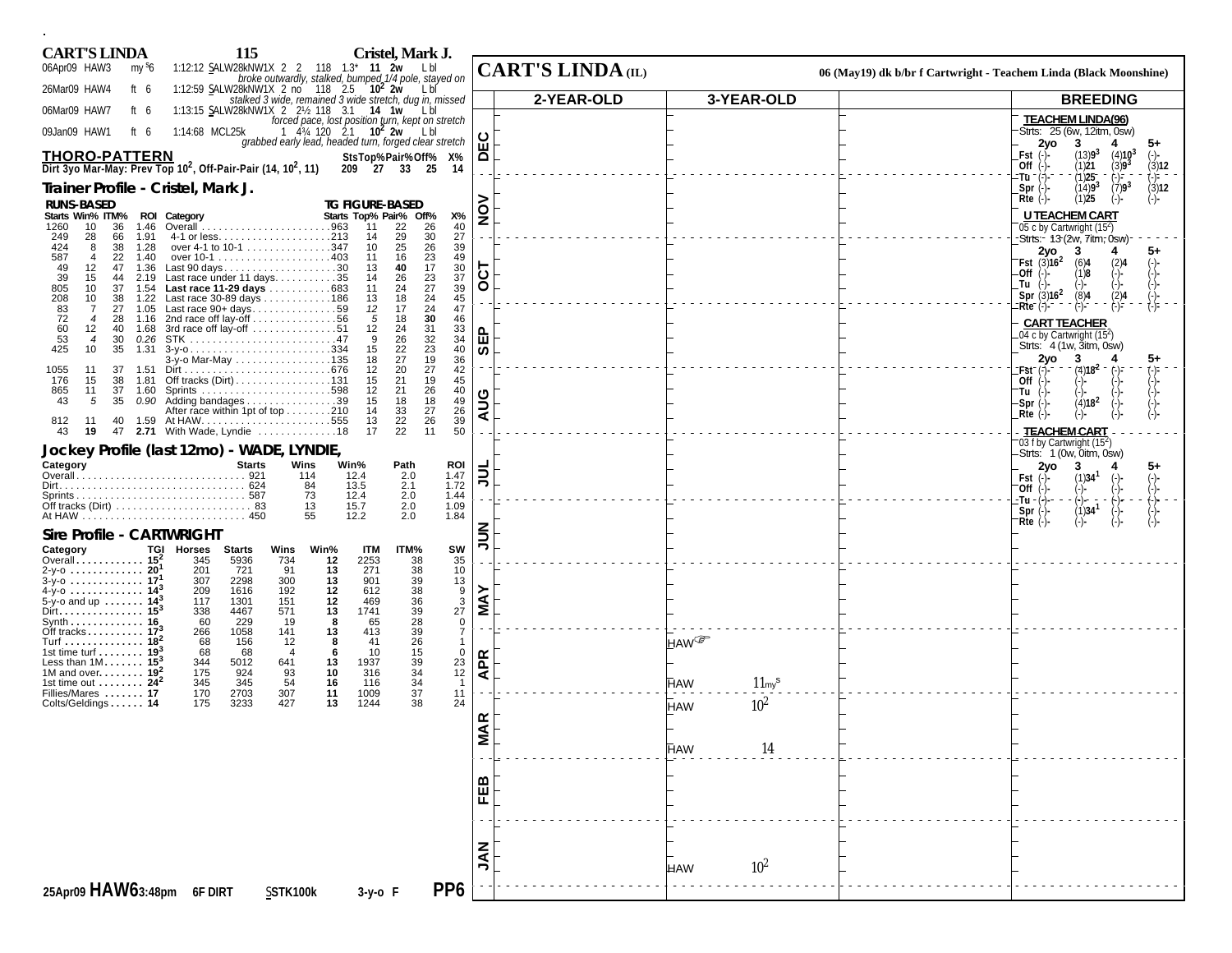| 1:12:59 SALW28kNW1X 1 no 118 $0.6^*$ 9 <sup>3</sup> 3w L bl<br>settled 3 wide, lodged bid turn, moved 4 wide stretch, held on<br>06 (May13) b f Champali - Betty Spaghetti (Honour and Glory)<br>trainer change from Ziadie, Kirk (131s, 41w, 31.3%)<br>5 221/4 120 0.0 16 <sup>2</sup> 2w2w Lbl<br>2-YEAR-OLD<br>3-YEAR-OLD<br>16Feb09 OTC4 ❖ ft 1-1/16 1:42:20 STK100k<br><b>BREEDING</b><br>chased, faded<br><b>BETTY SPAGHETTI(00)</b><br>22Jan09 TAM5<br>ft 6-1/2 1:17:93 MSW20k<br>1 6 120 1.4* <b>7 3w</b> Lbl<br>Strts: 25 (8w, 16itm, 1sw)<br>close up, bid 3 wide into turn, drew off smartly<br>ပ<br>trainer change from Dorris, Tom (99s, 12w, 12.1%)<br>2yo .<br>3<br>ш<br>4 334 118 10.0 14 1w3w Lbl<br>ft 1-1/161:45:40 STK100k<br>Fst $(4)14^2$ $(10)6^2$<br>$(4)82$<br>$(3)62$<br>≏<br>broke sideways, rank, steadied repeatedly, mild late interest<br>14 tu rank<br><b>HAW</b><br>$(1)12^3$<br>Off $(-)$<br>ft 1-1/16 1:48:21 SMSW26k<br>3 6 <sup>1</sup> / <sub>4</sub> 119 0.9 <sup>*</sup> <b>17 3w3w</b> Lbl<br>13Nov08 HAW5<br>-Tu <sup>-</sup> (3)15-<br>_Spr (4)14 <sup>2</sup><br>chased 4 wide, 5 wide bid far turn, ducked out 1/8th pole, tired<br>$(9)8^2$<br>$(5)6^2$<br>2 34 119 4.4 <b>14 2w</b><br>24Oct08 HAW3<br>1:11:98 SMSW26k<br>qd 6<br>$(2)6^2$<br>(2)8<br>Rte $(3)$ 15<br>settled, entered stretch 3 wide, willingly<br>O HAW <sup>O</sup><br>17<br>3 21/4 119 32.8 15 3w L<br>26Sep08 HAW6<br>1:13:04 SMSW26k<br>ft 6<br>z<br>outrun, lodged brief bid turn, moved 4 wide stretch, stayed on<br><b>THORO-PATTERN</b><br>StsTop%Pair%Off% X%<br>Dirt 3yo Mar-May: Prev Top 14, Top-X-Off $(7, 16^2, 9^3)$<br>110 5 27 39<br>-29<br>14 <sub>gd</sub><br><b>HAW</b><br>ငွ<br>Trainer Profile - Dorris, Tom<br><b>TG FIGURE-BASED</b><br><b>RUNS-BASED</b><br>Starts Top% Pair% Off%<br>Starts Win% ITM% ROI Category<br>Χ%<br>37<br>1.48<br>12<br>21<br>27<br>39<br>1830<br>11<br><b>HAW</b><br>15 rank op-<br>4-1 or less393<br>12<br>25<br>$\substack{27 \\ 29}$<br>36<br>463<br>22<br>59<br>1.50<br>$\frac{39}{42}$<br>37<br>620<br>10<br>1.50<br>over 4-1 to 10-1 469<br>11<br>21<br>E<br>26<br>747<br>22<br>1.46<br>12<br>19<br>$\overline{4}$<br>35<br>23<br>ທ<br>Last 90 days31<br>26<br>52<br>15<br>35<br>1.85<br>16<br>$\substack{25 \\ 28}$<br>$\begin{array}{c} 34 \\ 37 \end{array}$<br>32<br>Last race under 11 days32<br>28<br>13<br>41<br>1.73<br>13<br>12<br>23<br>1147<br>37<br>Last race 11-29 days 951<br>12<br>1.55<br>28<br>1.79 Last race 30-89 days 299<br>18<br>43<br>339<br>10<br>37<br>11<br>$\frac{93}{82}$<br>62<br>Last race $90+ days$ 59<br>15<br>19<br>59<br>10<br>32<br>1.45<br>-7<br><b>AUG</b><br>51<br>19<br>16<br>26<br>$\overline{4}$<br>0.23<br>14<br>30<br>3rd race off lay-off 53<br>13<br>47<br>6<br>23<br>0.56<br>9<br>30<br>24<br>12<br>48<br>8<br>21<br>0.61<br>9<br>23<br>675<br>38<br>32<br>1.69<br>24<br>11<br>$3-y$ -0458<br>16<br>3-y-o Mar-May 251<br>23<br>21<br>39<br>18<br>$\substack{28 \\ 25}$<br>22<br>40<br>1598<br>11<br>38<br>11<br>1.48<br>43<br>18<br>226<br>42<br>Off tracks $(Dirt) \ldots \ldots \ldots \ldots \ldots 175$<br>14<br>1.44<br>14<br>$\frac{1}{2}$<br>$\frac{26}{23}$<br>23<br>$\frac{40}{42}$<br>50<br>37<br>21<br>1303<br>11<br>1.52<br>13<br>$\frac{26}{20}$<br>2nd race after trainer change 125<br>9<br>$\overline{7}$<br>0.90 Adding bandages 30<br>28<br>43<br>25<br>22<br>41<br>1187<br>38<br>12<br>11<br>1.42 With Razo, Jr., Eusebio 35<br>23<br>23<br>65<br>35<br>6<br>49<br>11<br>ミミ<br>Jockey Profile (last 12mo) - RAZO, JR., EUSEBIO,<br>Category<br><b>Starts</b><br>Wins<br>Win%<br>ROI<br>Path<br>2.2<br>1.43<br>127<br>15.4<br>2.2<br>1.39<br>60<br>15.6<br>2.2<br>74<br>17.3<br>1.70<br>2.2<br>-7<br>13.2<br>1.49<br>$\sum_{i=1}^{n}$<br>1.56<br>2.2<br>40<br>18.5<br>Sire Profile - CHAMPALI<br>TGI Horses<br><b>Starts</b><br>Wins<br>Win%<br><b>ITM</b><br>ITM%<br>SW<br>Category<br><b>HAW</b><br>Overall 16 <sup>3</sup><br>12<br>50<br>36<br>30<br>137<br>16<br>$\Omega$<br>$\begin{array}{c} 25 \\ 25 \end{array}$<br>$\frac{32}{43}$<br>25<br>79<br>6<br>0<br>8<br><b>APR</b><br>20<br>58<br>0<br>10<br>17<br>$\overline{0}$<br>$\mathbf 0$<br>$\mathbf 0$<br>$\mathbf 0$<br>$\overline{0}$<br>$\mathbf 0$<br>$\mathbf{0}$<br>$\mathbf 0$<br>$\mathbf 0$<br>$\mathbf 0$<br>$\overline{0}$<br>$\mathbf 0$<br>$5-y$ -o and up  0<br>$\mathbf{0}$<br>$\mathbf 0$<br>Dirt. 18 <sup>2</sup><br>13<br>29<br>38<br>26<br>76<br>10<br>0<br>$9^3$<br>37<br>14<br>$\frac{12}{7}$<br>32<br>Synth 19<br>15<br>5<br>$\mathbf 0$<br><b>HAW</b><br>17<br>41<br>Off tracks 22<br>13<br>6<br>0<br><b>VIAR</b><br>5<br>$\overline{2}$<br>29<br>Turf 20 <sup>3</sup><br>$\overline{7}$<br>$\Omega$<br>0<br>$\Omega$<br>5<br>$\Omega$<br>20<br>$\mathbf 0$<br>5<br>$\Omega$<br>Less than $1M$ 18<br>29<br>101<br>13<br>13<br>38<br>38<br>33<br>30<br>44<br>44<br>26<br>0<br>36<br>30<br>79<br>58<br>$\mathbf{3}$<br>12<br>$\mathbf 0$<br>11<br><b>SALE-PRICES</b><br>1st time out $\dots \dots$ 22 <sup>2</sup><br>30<br>$\begin{array}{c} 9 \\ 35 \\ 15 \end{array}$<br>0<br>$\overline{1}$<br>62,000<br><b>OBS</b><br>Fillies/Mares  15 <sup>2</sup><br>14<br>$\begin{array}{c} 10 \\ 6 \end{array}$<br>13<br>10<br>0<br>FEB<br>Champali 2007:<br>$*16^2$<br><b>OTC</b><br>16<br>$\mathbf 0$<br>21 yings sold, ave 23k<br>7<br><b>TAM</b><br><b>NAL</b> | 115<br>Dorris, Tom<br><b>BOW TIE PASTA</b><br>26Mar09 HAW4<br>ft 6 | <b>BOW TIE PASTA (IL)</b> |  |  |
|------------------------------------------------------------------------------------------------------------------------------------------------------------------------------------------------------------------------------------------------------------------------------------------------------------------------------------------------------------------------------------------------------------------------------------------------------------------------------------------------------------------------------------------------------------------------------------------------------------------------------------------------------------------------------------------------------------------------------------------------------------------------------------------------------------------------------------------------------------------------------------------------------------------------------------------------------------------------------------------------------------------------------------------------------------------------------------------------------------------------------------------------------------------------------------------------------------------------------------------------------------------------------------------------------------------------------------------------------------------------------------------------------------------------------------------------------------------------------------------------------------------------------------------------------------------------------------------------------------------------------------------------------------------------------------------------------------------------------------------------------------------------------------------------------------------------------------------------------------------------------------------------------------------------------------------------------------------------------------------------------------------------------------------------------------------------------------------------------------------------------------------------------------------------------------------------------------------------------------------------------------------------------------------------------------------------------------------------------------------------------------------------------------------------------------------------------------------------------------------------------------------------------------------------------------------------------------------------------------------------------------------------------------------------------------------------------------------------------------------------------------------------------------------------------------------------------------------------------------------------------------------------------------------------------------------------------------------------------------------------------------------------------------------------------------------------------------------------------------------------------------------------------------------------------------------------------------------------------------------------------------------------------------------------------------------------------------------------------------------------------------------------------------------------------------------------------------------------------------------------------------------------------------------------------------------------------------------------------------------------------------------------------------------------------------------------------------------------------------------------------------------------------------------------------------------------------------------------------------------------------------------------------------------------------------------------------------------------------------------------------------------------------------------------------------------------------------------------------------------------------------------------------------------------------------------------------------------------------------------------------------------------------------------------------------------------------------------------------------------------------------------------------------------------------------------------------------------------------------------------------------------------------------------------------------------------------------------------------------------------------------------------------------------------------------------------------------------------------------------------------------------------------------------------------------------------------------------------------------------------------------------------------------------------------------------------------------------------------------------------------------------------------------------------------------------------------------------------------------------------------------------------------------------------------------------------------------------------------------------------------------------------------------------------------------------------------------------------------------------------------------------|--------------------------------------------------------------------|---------------------------|--|--|
|                                                                                                                                                                                                                                                                                                                                                                                                                                                                                                                                                                                                                                                                                                                                                                                                                                                                                                                                                                                                                                                                                                                                                                                                                                                                                                                                                                                                                                                                                                                                                                                                                                                                                                                                                                                                                                                                                                                                                                                                                                                                                                                                                                                                                                                                                                                                                                                                                                                                                                                                                                                                                                                                                                                                                                                                                                                                                                                                                                                                                                                                                                                                                                                                                                                                                                                                                                                                                                                                                                                                                                                                                                                                                                                                                                                                                                                                                                                                                                                                                                                                                                                                                                                                                                                                                                                                                                                                                                                                                                                                                                                                                                                                                                                                                                                                                                                                                                                                                                                                                                                                                                                                                                                                                                                                                                                                                                                          |                                                                    |                           |  |  |
|                                                                                                                                                                                                                                                                                                                                                                                                                                                                                                                                                                                                                                                                                                                                                                                                                                                                                                                                                                                                                                                                                                                                                                                                                                                                                                                                                                                                                                                                                                                                                                                                                                                                                                                                                                                                                                                                                                                                                                                                                                                                                                                                                                                                                                                                                                                                                                                                                                                                                                                                                                                                                                                                                                                                                                                                                                                                                                                                                                                                                                                                                                                                                                                                                                                                                                                                                                                                                                                                                                                                                                                                                                                                                                                                                                                                                                                                                                                                                                                                                                                                                                                                                                                                                                                                                                                                                                                                                                                                                                                                                                                                                                                                                                                                                                                                                                                                                                                                                                                                                                                                                                                                                                                                                                                                                                                                                                                          |                                                                    |                           |  |  |
|                                                                                                                                                                                                                                                                                                                                                                                                                                                                                                                                                                                                                                                                                                                                                                                                                                                                                                                                                                                                                                                                                                                                                                                                                                                                                                                                                                                                                                                                                                                                                                                                                                                                                                                                                                                                                                                                                                                                                                                                                                                                                                                                                                                                                                                                                                                                                                                                                                                                                                                                                                                                                                                                                                                                                                                                                                                                                                                                                                                                                                                                                                                                                                                                                                                                                                                                                                                                                                                                                                                                                                                                                                                                                                                                                                                                                                                                                                                                                                                                                                                                                                                                                                                                                                                                                                                                                                                                                                                                                                                                                                                                                                                                                                                                                                                                                                                                                                                                                                                                                                                                                                                                                                                                                                                                                                                                                                                          |                                                                    |                           |  |  |
|                                                                                                                                                                                                                                                                                                                                                                                                                                                                                                                                                                                                                                                                                                                                                                                                                                                                                                                                                                                                                                                                                                                                                                                                                                                                                                                                                                                                                                                                                                                                                                                                                                                                                                                                                                                                                                                                                                                                                                                                                                                                                                                                                                                                                                                                                                                                                                                                                                                                                                                                                                                                                                                                                                                                                                                                                                                                                                                                                                                                                                                                                                                                                                                                                                                                                                                                                                                                                                                                                                                                                                                                                                                                                                                                                                                                                                                                                                                                                                                                                                                                                                                                                                                                                                                                                                                                                                                                                                                                                                                                                                                                                                                                                                                                                                                                                                                                                                                                                                                                                                                                                                                                                                                                                                                                                                                                                                                          | 06Dec08 HAW8                                                       |                           |  |  |
|                                                                                                                                                                                                                                                                                                                                                                                                                                                                                                                                                                                                                                                                                                                                                                                                                                                                                                                                                                                                                                                                                                                                                                                                                                                                                                                                                                                                                                                                                                                                                                                                                                                                                                                                                                                                                                                                                                                                                                                                                                                                                                                                                                                                                                                                                                                                                                                                                                                                                                                                                                                                                                                                                                                                                                                                                                                                                                                                                                                                                                                                                                                                                                                                                                                                                                                                                                                                                                                                                                                                                                                                                                                                                                                                                                                                                                                                                                                                                                                                                                                                                                                                                                                                                                                                                                                                                                                                                                                                                                                                                                                                                                                                                                                                                                                                                                                                                                                                                                                                                                                                                                                                                                                                                                                                                                                                                                                          |                                                                    |                           |  |  |
|                                                                                                                                                                                                                                                                                                                                                                                                                                                                                                                                                                                                                                                                                                                                                                                                                                                                                                                                                                                                                                                                                                                                                                                                                                                                                                                                                                                                                                                                                                                                                                                                                                                                                                                                                                                                                                                                                                                                                                                                                                                                                                                                                                                                                                                                                                                                                                                                                                                                                                                                                                                                                                                                                                                                                                                                                                                                                                                                                                                                                                                                                                                                                                                                                                                                                                                                                                                                                                                                                                                                                                                                                                                                                                                                                                                                                                                                                                                                                                                                                                                                                                                                                                                                                                                                                                                                                                                                                                                                                                                                                                                                                                                                                                                                                                                                                                                                                                                                                                                                                                                                                                                                                                                                                                                                                                                                                                                          |                                                                    |                           |  |  |
|                                                                                                                                                                                                                                                                                                                                                                                                                                                                                                                                                                                                                                                                                                                                                                                                                                                                                                                                                                                                                                                                                                                                                                                                                                                                                                                                                                                                                                                                                                                                                                                                                                                                                                                                                                                                                                                                                                                                                                                                                                                                                                                                                                                                                                                                                                                                                                                                                                                                                                                                                                                                                                                                                                                                                                                                                                                                                                                                                                                                                                                                                                                                                                                                                                                                                                                                                                                                                                                                                                                                                                                                                                                                                                                                                                                                                                                                                                                                                                                                                                                                                                                                                                                                                                                                                                                                                                                                                                                                                                                                                                                                                                                                                                                                                                                                                                                                                                                                                                                                                                                                                                                                                                                                                                                                                                                                                                                          |                                                                    |                           |  |  |
|                                                                                                                                                                                                                                                                                                                                                                                                                                                                                                                                                                                                                                                                                                                                                                                                                                                                                                                                                                                                                                                                                                                                                                                                                                                                                                                                                                                                                                                                                                                                                                                                                                                                                                                                                                                                                                                                                                                                                                                                                                                                                                                                                                                                                                                                                                                                                                                                                                                                                                                                                                                                                                                                                                                                                                                                                                                                                                                                                                                                                                                                                                                                                                                                                                                                                                                                                                                                                                                                                                                                                                                                                                                                                                                                                                                                                                                                                                                                                                                                                                                                                                                                                                                                                                                                                                                                                                                                                                                                                                                                                                                                                                                                                                                                                                                                                                                                                                                                                                                                                                                                                                                                                                                                                                                                                                                                                                                          |                                                                    |                           |  |  |
|                                                                                                                                                                                                                                                                                                                                                                                                                                                                                                                                                                                                                                                                                                                                                                                                                                                                                                                                                                                                                                                                                                                                                                                                                                                                                                                                                                                                                                                                                                                                                                                                                                                                                                                                                                                                                                                                                                                                                                                                                                                                                                                                                                                                                                                                                                                                                                                                                                                                                                                                                                                                                                                                                                                                                                                                                                                                                                                                                                                                                                                                                                                                                                                                                                                                                                                                                                                                                                                                                                                                                                                                                                                                                                                                                                                                                                                                                                                                                                                                                                                                                                                                                                                                                                                                                                                                                                                                                                                                                                                                                                                                                                                                                                                                                                                                                                                                                                                                                                                                                                                                                                                                                                                                                                                                                                                                                                                          |                                                                    |                           |  |  |
|                                                                                                                                                                                                                                                                                                                                                                                                                                                                                                                                                                                                                                                                                                                                                                                                                                                                                                                                                                                                                                                                                                                                                                                                                                                                                                                                                                                                                                                                                                                                                                                                                                                                                                                                                                                                                                                                                                                                                                                                                                                                                                                                                                                                                                                                                                                                                                                                                                                                                                                                                                                                                                                                                                                                                                                                                                                                                                                                                                                                                                                                                                                                                                                                                                                                                                                                                                                                                                                                                                                                                                                                                                                                                                                                                                                                                                                                                                                                                                                                                                                                                                                                                                                                                                                                                                                                                                                                                                                                                                                                                                                                                                                                                                                                                                                                                                                                                                                                                                                                                                                                                                                                                                                                                                                                                                                                                                                          |                                                                    |                           |  |  |
|                                                                                                                                                                                                                                                                                                                                                                                                                                                                                                                                                                                                                                                                                                                                                                                                                                                                                                                                                                                                                                                                                                                                                                                                                                                                                                                                                                                                                                                                                                                                                                                                                                                                                                                                                                                                                                                                                                                                                                                                                                                                                                                                                                                                                                                                                                                                                                                                                                                                                                                                                                                                                                                                                                                                                                                                                                                                                                                                                                                                                                                                                                                                                                                                                                                                                                                                                                                                                                                                                                                                                                                                                                                                                                                                                                                                                                                                                                                                                                                                                                                                                                                                                                                                                                                                                                                                                                                                                                                                                                                                                                                                                                                                                                                                                                                                                                                                                                                                                                                                                                                                                                                                                                                                                                                                                                                                                                                          |                                                                    |                           |  |  |
|                                                                                                                                                                                                                                                                                                                                                                                                                                                                                                                                                                                                                                                                                                                                                                                                                                                                                                                                                                                                                                                                                                                                                                                                                                                                                                                                                                                                                                                                                                                                                                                                                                                                                                                                                                                                                                                                                                                                                                                                                                                                                                                                                                                                                                                                                                                                                                                                                                                                                                                                                                                                                                                                                                                                                                                                                                                                                                                                                                                                                                                                                                                                                                                                                                                                                                                                                                                                                                                                                                                                                                                                                                                                                                                                                                                                                                                                                                                                                                                                                                                                                                                                                                                                                                                                                                                                                                                                                                                                                                                                                                                                                                                                                                                                                                                                                                                                                                                                                                                                                                                                                                                                                                                                                                                                                                                                                                                          |                                                                    |                           |  |  |
|                                                                                                                                                                                                                                                                                                                                                                                                                                                                                                                                                                                                                                                                                                                                                                                                                                                                                                                                                                                                                                                                                                                                                                                                                                                                                                                                                                                                                                                                                                                                                                                                                                                                                                                                                                                                                                                                                                                                                                                                                                                                                                                                                                                                                                                                                                                                                                                                                                                                                                                                                                                                                                                                                                                                                                                                                                                                                                                                                                                                                                                                                                                                                                                                                                                                                                                                                                                                                                                                                                                                                                                                                                                                                                                                                                                                                                                                                                                                                                                                                                                                                                                                                                                                                                                                                                                                                                                                                                                                                                                                                                                                                                                                                                                                                                                                                                                                                                                                                                                                                                                                                                                                                                                                                                                                                                                                                                                          |                                                                    |                           |  |  |
|                                                                                                                                                                                                                                                                                                                                                                                                                                                                                                                                                                                                                                                                                                                                                                                                                                                                                                                                                                                                                                                                                                                                                                                                                                                                                                                                                                                                                                                                                                                                                                                                                                                                                                                                                                                                                                                                                                                                                                                                                                                                                                                                                                                                                                                                                                                                                                                                                                                                                                                                                                                                                                                                                                                                                                                                                                                                                                                                                                                                                                                                                                                                                                                                                                                                                                                                                                                                                                                                                                                                                                                                                                                                                                                                                                                                                                                                                                                                                                                                                                                                                                                                                                                                                                                                                                                                                                                                                                                                                                                                                                                                                                                                                                                                                                                                                                                                                                                                                                                                                                                                                                                                                                                                                                                                                                                                                                                          |                                                                    |                           |  |  |
|                                                                                                                                                                                                                                                                                                                                                                                                                                                                                                                                                                                                                                                                                                                                                                                                                                                                                                                                                                                                                                                                                                                                                                                                                                                                                                                                                                                                                                                                                                                                                                                                                                                                                                                                                                                                                                                                                                                                                                                                                                                                                                                                                                                                                                                                                                                                                                                                                                                                                                                                                                                                                                                                                                                                                                                                                                                                                                                                                                                                                                                                                                                                                                                                                                                                                                                                                                                                                                                                                                                                                                                                                                                                                                                                                                                                                                                                                                                                                                                                                                                                                                                                                                                                                                                                                                                                                                                                                                                                                                                                                                                                                                                                                                                                                                                                                                                                                                                                                                                                                                                                                                                                                                                                                                                                                                                                                                                          |                                                                    |                           |  |  |
|                                                                                                                                                                                                                                                                                                                                                                                                                                                                                                                                                                                                                                                                                                                                                                                                                                                                                                                                                                                                                                                                                                                                                                                                                                                                                                                                                                                                                                                                                                                                                                                                                                                                                                                                                                                                                                                                                                                                                                                                                                                                                                                                                                                                                                                                                                                                                                                                                                                                                                                                                                                                                                                                                                                                                                                                                                                                                                                                                                                                                                                                                                                                                                                                                                                                                                                                                                                                                                                                                                                                                                                                                                                                                                                                                                                                                                                                                                                                                                                                                                                                                                                                                                                                                                                                                                                                                                                                                                                                                                                                                                                                                                                                                                                                                                                                                                                                                                                                                                                                                                                                                                                                                                                                                                                                                                                                                                                          |                                                                    |                           |  |  |
|                                                                                                                                                                                                                                                                                                                                                                                                                                                                                                                                                                                                                                                                                                                                                                                                                                                                                                                                                                                                                                                                                                                                                                                                                                                                                                                                                                                                                                                                                                                                                                                                                                                                                                                                                                                                                                                                                                                                                                                                                                                                                                                                                                                                                                                                                                                                                                                                                                                                                                                                                                                                                                                                                                                                                                                                                                                                                                                                                                                                                                                                                                                                                                                                                                                                                                                                                                                                                                                                                                                                                                                                                                                                                                                                                                                                                                                                                                                                                                                                                                                                                                                                                                                                                                                                                                                                                                                                                                                                                                                                                                                                                                                                                                                                                                                                                                                                                                                                                                                                                                                                                                                                                                                                                                                                                                                                                                                          |                                                                    |                           |  |  |
|                                                                                                                                                                                                                                                                                                                                                                                                                                                                                                                                                                                                                                                                                                                                                                                                                                                                                                                                                                                                                                                                                                                                                                                                                                                                                                                                                                                                                                                                                                                                                                                                                                                                                                                                                                                                                                                                                                                                                                                                                                                                                                                                                                                                                                                                                                                                                                                                                                                                                                                                                                                                                                                                                                                                                                                                                                                                                                                                                                                                                                                                                                                                                                                                                                                                                                                                                                                                                                                                                                                                                                                                                                                                                                                                                                                                                                                                                                                                                                                                                                                                                                                                                                                                                                                                                                                                                                                                                                                                                                                                                                                                                                                                                                                                                                                                                                                                                                                                                                                                                                                                                                                                                                                                                                                                                                                                                                                          |                                                                    |                           |  |  |
|                                                                                                                                                                                                                                                                                                                                                                                                                                                                                                                                                                                                                                                                                                                                                                                                                                                                                                                                                                                                                                                                                                                                                                                                                                                                                                                                                                                                                                                                                                                                                                                                                                                                                                                                                                                                                                                                                                                                                                                                                                                                                                                                                                                                                                                                                                                                                                                                                                                                                                                                                                                                                                                                                                                                                                                                                                                                                                                                                                                                                                                                                                                                                                                                                                                                                                                                                                                                                                                                                                                                                                                                                                                                                                                                                                                                                                                                                                                                                                                                                                                                                                                                                                                                                                                                                                                                                                                                                                                                                                                                                                                                                                                                                                                                                                                                                                                                                                                                                                                                                                                                                                                                                                                                                                                                                                                                                                                          |                                                                    |                           |  |  |
|                                                                                                                                                                                                                                                                                                                                                                                                                                                                                                                                                                                                                                                                                                                                                                                                                                                                                                                                                                                                                                                                                                                                                                                                                                                                                                                                                                                                                                                                                                                                                                                                                                                                                                                                                                                                                                                                                                                                                                                                                                                                                                                                                                                                                                                                                                                                                                                                                                                                                                                                                                                                                                                                                                                                                                                                                                                                                                                                                                                                                                                                                                                                                                                                                                                                                                                                                                                                                                                                                                                                                                                                                                                                                                                                                                                                                                                                                                                                                                                                                                                                                                                                                                                                                                                                                                                                                                                                                                                                                                                                                                                                                                                                                                                                                                                                                                                                                                                                                                                                                                                                                                                                                                                                                                                                                                                                                                                          |                                                                    |                           |  |  |
|                                                                                                                                                                                                                                                                                                                                                                                                                                                                                                                                                                                                                                                                                                                                                                                                                                                                                                                                                                                                                                                                                                                                                                                                                                                                                                                                                                                                                                                                                                                                                                                                                                                                                                                                                                                                                                                                                                                                                                                                                                                                                                                                                                                                                                                                                                                                                                                                                                                                                                                                                                                                                                                                                                                                                                                                                                                                                                                                                                                                                                                                                                                                                                                                                                                                                                                                                                                                                                                                                                                                                                                                                                                                                                                                                                                                                                                                                                                                                                                                                                                                                                                                                                                                                                                                                                                                                                                                                                                                                                                                                                                                                                                                                                                                                                                                                                                                                                                                                                                                                                                                                                                                                                                                                                                                                                                                                                                          | Sprints 428                                                        |                           |  |  |
|                                                                                                                                                                                                                                                                                                                                                                                                                                                                                                                                                                                                                                                                                                                                                                                                                                                                                                                                                                                                                                                                                                                                                                                                                                                                                                                                                                                                                                                                                                                                                                                                                                                                                                                                                                                                                                                                                                                                                                                                                                                                                                                                                                                                                                                                                                                                                                                                                                                                                                                                                                                                                                                                                                                                                                                                                                                                                                                                                                                                                                                                                                                                                                                                                                                                                                                                                                                                                                                                                                                                                                                                                                                                                                                                                                                                                                                                                                                                                                                                                                                                                                                                                                                                                                                                                                                                                                                                                                                                                                                                                                                                                                                                                                                                                                                                                                                                                                                                                                                                                                                                                                                                                                                                                                                                                                                                                                                          |                                                                    |                           |  |  |
|                                                                                                                                                                                                                                                                                                                                                                                                                                                                                                                                                                                                                                                                                                                                                                                                                                                                                                                                                                                                                                                                                                                                                                                                                                                                                                                                                                                                                                                                                                                                                                                                                                                                                                                                                                                                                                                                                                                                                                                                                                                                                                                                                                                                                                                                                                                                                                                                                                                                                                                                                                                                                                                                                                                                                                                                                                                                                                                                                                                                                                                                                                                                                                                                                                                                                                                                                                                                                                                                                                                                                                                                                                                                                                                                                                                                                                                                                                                                                                                                                                                                                                                                                                                                                                                                                                                                                                                                                                                                                                                                                                                                                                                                                                                                                                                                                                                                                                                                                                                                                                                                                                                                                                                                                                                                                                                                                                                          |                                                                    |                           |  |  |
|                                                                                                                                                                                                                                                                                                                                                                                                                                                                                                                                                                                                                                                                                                                                                                                                                                                                                                                                                                                                                                                                                                                                                                                                                                                                                                                                                                                                                                                                                                                                                                                                                                                                                                                                                                                                                                                                                                                                                                                                                                                                                                                                                                                                                                                                                                                                                                                                                                                                                                                                                                                                                                                                                                                                                                                                                                                                                                                                                                                                                                                                                                                                                                                                                                                                                                                                                                                                                                                                                                                                                                                                                                                                                                                                                                                                                                                                                                                                                                                                                                                                                                                                                                                                                                                                                                                                                                                                                                                                                                                                                                                                                                                                                                                                                                                                                                                                                                                                                                                                                                                                                                                                                                                                                                                                                                                                                                                          | $2-y$ -0  19<br>$3-y-0$ 17 <sup>2</sup>                            |                           |  |  |
|                                                                                                                                                                                                                                                                                                                                                                                                                                                                                                                                                                                                                                                                                                                                                                                                                                                                                                                                                                                                                                                                                                                                                                                                                                                                                                                                                                                                                                                                                                                                                                                                                                                                                                                                                                                                                                                                                                                                                                                                                                                                                                                                                                                                                                                                                                                                                                                                                                                                                                                                                                                                                                                                                                                                                                                                                                                                                                                                                                                                                                                                                                                                                                                                                                                                                                                                                                                                                                                                                                                                                                                                                                                                                                                                                                                                                                                                                                                                                                                                                                                                                                                                                                                                                                                                                                                                                                                                                                                                                                                                                                                                                                                                                                                                                                                                                                                                                                                                                                                                                                                                                                                                                                                                                                                                                                                                                                                          |                                                                    |                           |  |  |
|                                                                                                                                                                                                                                                                                                                                                                                                                                                                                                                                                                                                                                                                                                                                                                                                                                                                                                                                                                                                                                                                                                                                                                                                                                                                                                                                                                                                                                                                                                                                                                                                                                                                                                                                                                                                                                                                                                                                                                                                                                                                                                                                                                                                                                                                                                                                                                                                                                                                                                                                                                                                                                                                                                                                                                                                                                                                                                                                                                                                                                                                                                                                                                                                                                                                                                                                                                                                                                                                                                                                                                                                                                                                                                                                                                                                                                                                                                                                                                                                                                                                                                                                                                                                                                                                                                                                                                                                                                                                                                                                                                                                                                                                                                                                                                                                                                                                                                                                                                                                                                                                                                                                                                                                                                                                                                                                                                                          |                                                                    |                           |  |  |
|                                                                                                                                                                                                                                                                                                                                                                                                                                                                                                                                                                                                                                                                                                                                                                                                                                                                                                                                                                                                                                                                                                                                                                                                                                                                                                                                                                                                                                                                                                                                                                                                                                                                                                                                                                                                                                                                                                                                                                                                                                                                                                                                                                                                                                                                                                                                                                                                                                                                                                                                                                                                                                                                                                                                                                                                                                                                                                                                                                                                                                                                                                                                                                                                                                                                                                                                                                                                                                                                                                                                                                                                                                                                                                                                                                                                                                                                                                                                                                                                                                                                                                                                                                                                                                                                                                                                                                                                                                                                                                                                                                                                                                                                                                                                                                                                                                                                                                                                                                                                                                                                                                                                                                                                                                                                                                                                                                                          | 1st time turf  20 <sup>3</sup>                                     |                           |  |  |
|                                                                                                                                                                                                                                                                                                                                                                                                                                                                                                                                                                                                                                                                                                                                                                                                                                                                                                                                                                                                                                                                                                                                                                                                                                                                                                                                                                                                                                                                                                                                                                                                                                                                                                                                                                                                                                                                                                                                                                                                                                                                                                                                                                                                                                                                                                                                                                                                                                                                                                                                                                                                                                                                                                                                                                                                                                                                                                                                                                                                                                                                                                                                                                                                                                                                                                                                                                                                                                                                                                                                                                                                                                                                                                                                                                                                                                                                                                                                                                                                                                                                                                                                                                                                                                                                                                                                                                                                                                                                                                                                                                                                                                                                                                                                                                                                                                                                                                                                                                                                                                                                                                                                                                                                                                                                                                                                                                                          | 1M and over $17$                                                   |                           |  |  |
|                                                                                                                                                                                                                                                                                                                                                                                                                                                                                                                                                                                                                                                                                                                                                                                                                                                                                                                                                                                                                                                                                                                                                                                                                                                                                                                                                                                                                                                                                                                                                                                                                                                                                                                                                                                                                                                                                                                                                                                                                                                                                                                                                                                                                                                                                                                                                                                                                                                                                                                                                                                                                                                                                                                                                                                                                                                                                                                                                                                                                                                                                                                                                                                                                                                                                                                                                                                                                                                                                                                                                                                                                                                                                                                                                                                                                                                                                                                                                                                                                                                                                                                                                                                                                                                                                                                                                                                                                                                                                                                                                                                                                                                                                                                                                                                                                                                                                                                                                                                                                                                                                                                                                                                                                                                                                                                                                                                          | Colts/Geldings 18                                                  |                           |  |  |
|                                                                                                                                                                                                                                                                                                                                                                                                                                                                                                                                                                                                                                                                                                                                                                                                                                                                                                                                                                                                                                                                                                                                                                                                                                                                                                                                                                                                                                                                                                                                                                                                                                                                                                                                                                                                                                                                                                                                                                                                                                                                                                                                                                                                                                                                                                                                                                                                                                                                                                                                                                                                                                                                                                                                                                                                                                                                                                                                                                                                                                                                                                                                                                                                                                                                                                                                                                                                                                                                                                                                                                                                                                                                                                                                                                                                                                                                                                                                                                                                                                                                                                                                                                                                                                                                                                                                                                                                                                                                                                                                                                                                                                                                                                                                                                                                                                                                                                                                                                                                                                                                                                                                                                                                                                                                                                                                                                                          |                                                                    |                           |  |  |
|                                                                                                                                                                                                                                                                                                                                                                                                                                                                                                                                                                                                                                                                                                                                                                                                                                                                                                                                                                                                                                                                                                                                                                                                                                                                                                                                                                                                                                                                                                                                                                                                                                                                                                                                                                                                                                                                                                                                                                                                                                                                                                                                                                                                                                                                                                                                                                                                                                                                                                                                                                                                                                                                                                                                                                                                                                                                                                                                                                                                                                                                                                                                                                                                                                                                                                                                                                                                                                                                                                                                                                                                                                                                                                                                                                                                                                                                                                                                                                                                                                                                                                                                                                                                                                                                                                                                                                                                                                                                                                                                                                                                                                                                                                                                                                                                                                                                                                                                                                                                                                                                                                                                                                                                                                                                                                                                                                                          |                                                                    |                           |  |  |
|                                                                                                                                                                                                                                                                                                                                                                                                                                                                                                                                                                                                                                                                                                                                                                                                                                                                                                                                                                                                                                                                                                                                                                                                                                                                                                                                                                                                                                                                                                                                                                                                                                                                                                                                                                                                                                                                                                                                                                                                                                                                                                                                                                                                                                                                                                                                                                                                                                                                                                                                                                                                                                                                                                                                                                                                                                                                                                                                                                                                                                                                                                                                                                                                                                                                                                                                                                                                                                                                                                                                                                                                                                                                                                                                                                                                                                                                                                                                                                                                                                                                                                                                                                                                                                                                                                                                                                                                                                                                                                                                                                                                                                                                                                                                                                                                                                                                                                                                                                                                                                                                                                                                                                                                                                                                                                                                                                                          |                                                                    |                           |  |  |
| PP7<br>SSTK100k<br>3-y-o F                                                                                                                                                                                                                                                                                                                                                                                                                                                                                                                                                                                                                                                                                                                                                                                                                                                                                                                                                                                                                                                                                                                                                                                                                                                                                                                                                                                                                                                                                                                                                                                                                                                                                                                                                                                                                                                                                                                                                                                                                                                                                                                                                                                                                                                                                                                                                                                                                                                                                                                                                                                                                                                                                                                                                                                                                                                                                                                                                                                                                                                                                                                                                                                                                                                                                                                                                                                                                                                                                                                                                                                                                                                                                                                                                                                                                                                                                                                                                                                                                                                                                                                                                                                                                                                                                                                                                                                                                                                                                                                                                                                                                                                                                                                                                                                                                                                                                                                                                                                                                                                                                                                                                                                                                                                                                                                                                               | 25Apr09 HAW63:48pm 6F DIRT                                         |                           |  |  |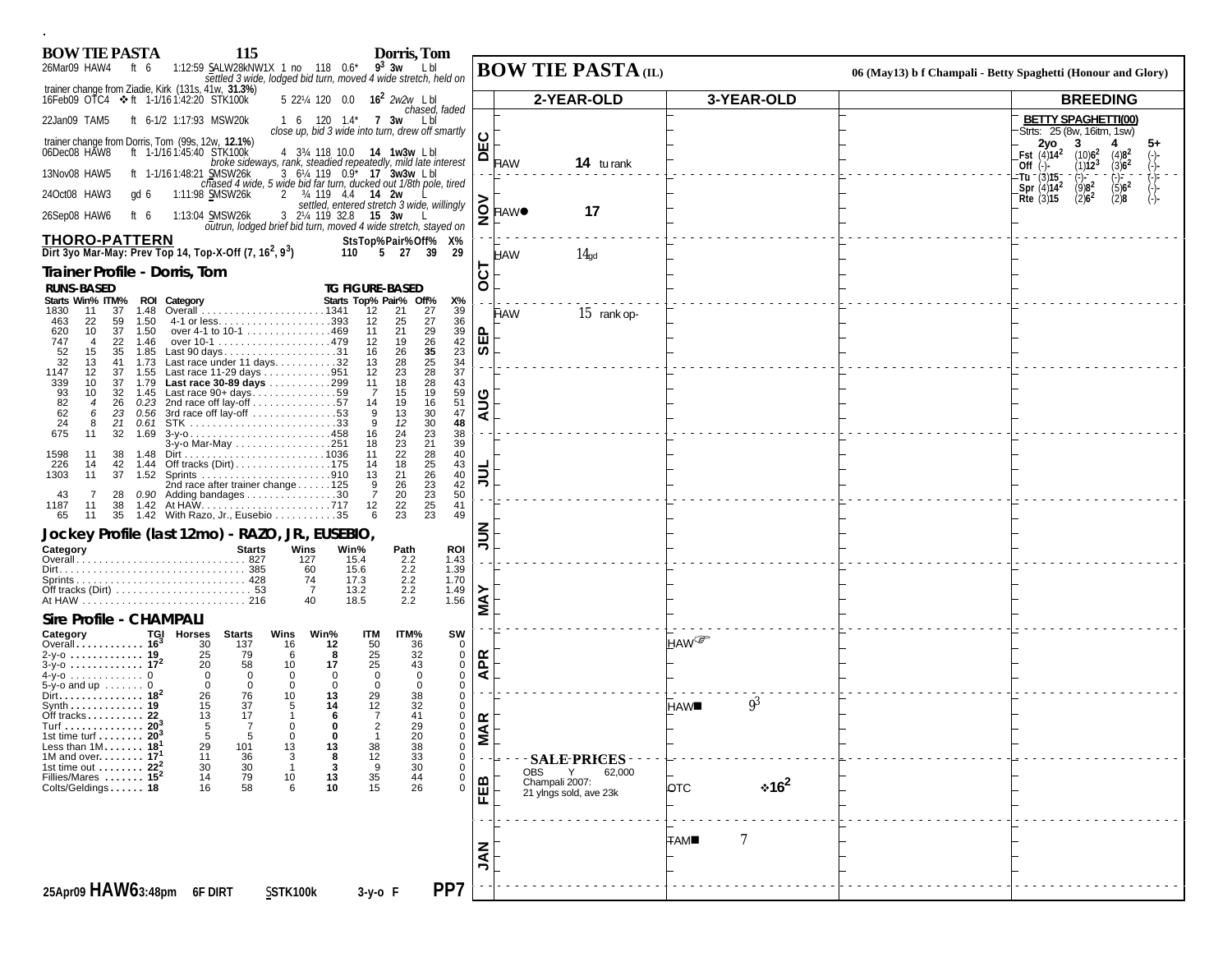| <b>CART'S ZENFORUS</b><br>Cristel, Mark J.<br>113                                                                                                                                                                                                                                                                                                                                                                                                                                                                                                                                                                |                                                                  |                                                                                                                                                                                                                                                                            |
|------------------------------------------------------------------------------------------------------------------------------------------------------------------------------------------------------------------------------------------------------------------------------------------------------------------------------------------------------------------------------------------------------------------------------------------------------------------------------------------------------------------------------------------------------------------------------------------------------------------|------------------------------------------------------------------|----------------------------------------------------------------------------------------------------------------------------------------------------------------------------------------------------------------------------------------------------------------------------|
| 1:14:12 SMSW26k 1 3 117 2.4 16 <sup>1</sup> 1w Lbl f<br>brushed gate start, chased inside, bold move turn, edged clear<br>02Apr09 HAW5 ft 6                                                                                                                                                                                                                                                                                                                                                                                                                                                                      | <b>CART'S ZENFORUS</b> (IL)                                      | 06 (Feb06) b f Cartwright - Zenforme (Zen)                                                                                                                                                                                                                                 |
| Trainer Profile - Cristel, Mark J.                                                                                                                                                                                                                                                                                                                                                                                                                                                                                                                                                                               | 2-YEAR-OLD<br>3-YEAR-OLD                                         | <b>BREEDING</b>                                                                                                                                                                                                                                                            |
| <b>RUNS-BASED</b><br><b>TG FIGURE-BASED</b><br>Starts Win% ITM% ROI Category<br>Starts Top% Pair% Off%<br>Х%<br>26<br>$\frac{40}{27}$<br>10<br>36<br>22<br>1260<br>1.46<br>11<br>30<br>249<br>28<br>66<br>1.91<br>14<br>29<br>39<br>49<br>$\frac{26}{23}$<br>over 4-1 to 10-1 347<br>25<br>424<br>1.28<br>10<br>8<br>38<br>587<br>$\overline{4}$<br>22<br>16<br>1.40<br>-11<br>17<br>30<br>12<br>Last 90 days30<br>40<br>49<br>47<br>1.36<br>13                                                                                                                                                                  | DEC                                                              | <b>ZENFORME(92)</b><br>Strts: 12 (3w, 4itm, 0sw)<br>2yo<br>3<br>(4)18 <sup>2</sup><br>(3)16 <sup>3</sup><br>Fst<br>(1)16 <sup>3</sup><br>(3)16 <sup>3</sup><br>Off $(-)$<br>(1)20<br>:Tū ¯ (:)                                                                             |
| Last race under 11 days35<br>23<br>37<br>39<br>26<br>15<br>44<br>14<br>2.19<br>$^{27}_{24}$<br>Last race 11-29 days 683<br>39<br>45<br>805<br>10<br>37<br>24<br>1.54<br>11<br>Last race 30-89 days 186<br>208<br>10<br>1.22<br>18<br>38<br>13<br>24<br>47<br>17<br>83<br>$\overline{7}$<br>27<br>1.05<br>Last race $90+ days$ 59<br>12<br>$\frac{32}{23}$<br>34<br>53<br>9<br>$\frac{26}{22}$<br>$\overline{4}$<br>30<br>0.26<br>40<br>425<br>10<br>35<br>1.31<br>15                                                                                                                                             | $\frac{5}{2}$                                                    | $\binom{5}{3}$ 18 <sup>2</sup><br>(3)16 <sup>3</sup><br>$Spr$ $(-)$<br>(2)16 <sup>3</sup><br>$Rte$ $(-)$<br>(4)16 <sup>3</sup><br><b>CARTSFORME</b><br>03 c by Cartwright (15 <sup>2</sup> )<br>-Strts:- 44 (6w, 15itm, 0sw)                                               |
| $3-y$ -o 2nd time out lifetime $\ldots \ldots \ldots 30$<br>13<br>17<br>17<br>53<br>27<br>19<br>36<br>3-y-o Mar-May 135<br>18<br>27<br>$\frac{42}{45}$<br>20<br>12<br>1055<br>11<br>37<br>1.51<br>Off tracks (Dirt)131<br>21<br>19<br>176<br>15<br>38<br>1.81<br>15<br>$\frac{40}{33}$<br>$\frac{26}{38}$<br>21<br>11<br>37<br>$12 \overline{ }$<br>865<br>1.60<br>35<br>2.58 Removing bandages $\dots \dots \dots \dots 24$<br>13<br>17<br>26<br>8<br>26<br>22<br>39<br>40<br>13<br>812<br>11                                                                                                                   | 75<br>O                                                          | 2vo<br>3<br>$(14)$ <b>12<sup>1</sup></b> $(12)$ <b>5<sup>2</sup></b><br><b>Fst</b> $(2)21$ <sup>1</sup><br>(3)10<br>Off $(1)18^2$<br>(3)17<br>(1)12<br>Tu $(1)28$<br>(14)14 <sup>1</sup><br>(2)17<br>Spr (3)17<br>Rte (1)28<br>$(8)8^2$<br>$(3)12$ <sup>-1</sup><br>(13)5' |
| 37<br>37<br>41 3.76 With Hernandez, Rafael Manuel 27<br>19<br>32<br>22<br>$\overline{7}$<br>Trainer's last 12 1st/2nd timers (Date, surf, dist, type, fin, odds, TG fig, Lasix/bl) last 18mo<br>6 MSW 5 10-1 21 L 18Apr09<br>6 MSW 7 13-1 ?Lbl<br>Powerful Zen(3a)<br>04Apr09<br>6 MSW 4 6-1 23 <sup>2</sup> Lbl 17Apr09<br>Elusive Cart(3f)<br>03Apr09<br>6 MSW 9 12-1 ? Lbl<br>6 MSW 5 16-1 18 <sup>2</sup> L<br>Give Me Glory(3f).<br>.28Mar09<br>6 MSW 8 8-1 $24^3$ L<br>11Apr09<br>It's $I$ Me $(3f)$ .<br>.27Mar09<br>6 M15k 6 26-1 24 L<br>03Apr09<br>6 MSW 6 31-1 35 L                                   | ⊞<br>ທ                                                           | <b>CARTS FORTYMINER</b><br>.02 c by Cartwright (15 <sup>2</sup> )<br>Strts: 4 (0w, 0itm, 0sw)<br>2yo<br>3<br>:Fst<br>$(4)$ 24 <sup>-1</sup>                                                                                                                                |
| .23Mar09<br>5-1/2 M15k 4 8-1 26 L<br>06Apr09<br>6 M15k 6 9-2 $26^3$ L<br>Dancin Cart(3q)<br>5-1/2 MSW 3 17-1 15 <sup>2</sup> L<br>6 MSW 3 13-1 12 <sup>1</sup> L<br>Born Supreme(3c)<br>.15Mar09<br>29Mar09<br>Cart Doctor(3q)<br>.08Mar09<br>5-1/2 MSW 2 11-1 16 Lbl<br>04Apr09<br>6 MSW 2 7-1 13 Lbl<br>.07Mar09<br>5-1/2 MSW 5 13-1 15 <sup>2</sup> Lbl 21Mar09<br>6-1/2 STK 1 3-1 $10^{1}$ Lbl<br>King Ajax(3c).<br>Cart's Linda(3f).<br>09Jan09<br>6 M25k 1 2-1 $10^{2}$ Lbl<br>06Mar09<br>6 ALW 2 3-1 14 Lbl<br>11Sep08<br>5 MSW 1 3-1 $12^{3}$ Lbl<br>Mustang Stacey(2f)<br>12Oct08<br>6 ALW 1 9-2 12 Lbl | ပ<br>$\tilde{\mathbf{z}}$<br>ৰ                                   | Off<br>'Tu<br>(2) <b>24</b><br>(2) <b>34</b><br>-Spr<br>$Rte$ (-)<br><b>CARTS FORTY MORE</b>                                                                                                                                                                               |
| 6 M25k 2 56-1 $14^{2}$ L<br>5 MSW 4 7-1 $14^2$ L<br>15Aug08<br>11Sep08<br>Cajun Song(2f)<br>23Jul08 5-1/2 M40k 10 23-1 29 <sup>3</sup> L<br>Spillover(2f).<br>27Aug08<br>5 M40k 4 30-1 17 L<br>Jockey Profile (last 12mo) - HERNANDEZ, RAFAEL, MANUEL<br>Category<br><b>Starts</b><br>Wins<br>Win%<br>Path<br><b>ROI</b><br>151<br>16.9<br>2.1<br>1.83                                                                                                                                                                                                                                                           | $\Rightarrow$                                                    | 00 c by Cartwright (154)<br>Strts: 32 (4w, 13itm, 0sw)<br>2yo<br>3<br><b>Fst</b> $(5)13^3$<br>$(9)10^{2}$<br>(15)10 <sup>2</sup><br>Off $(1)16^2$<br>(1)13 <sup>2</sup><br>(1)19 <sup>2</sup><br>-Tu - (-)-−                                                               |
| 2.1<br>138<br>18.8<br>1.96<br>2.2<br>118<br>1.88<br>17.7<br>1.86<br>24<br>16.6<br>2.1<br>2.3<br>1.99<br>3<br>10.0<br><b>Sire Profile - CARTWRIGHT</b>                                                                                                                                                                                                                                                                                                                                                                                                                                                            | $\leq$                                                           | Spr $(5)16^2$<br>$(6)10^2$<br>(1)13 <sup>2</sup><br>(10)10 <sup>2</sup><br>Rte $(1)13^3$<br>(9)10 <sup>3</sup><br><b>CARTS FORTY FOUR</b><br>'99 c by Cartwright (15 <sup>2</sup> )<br>-Strts: - 20 (3w, 9itm, 1sw)                                                        |
| TGI<br>Category<br>Horses<br><b>Starts</b><br>Wins<br>Win%<br><b>ITM</b><br>ITM%<br>sw<br>Overall $15^2$<br>345<br>5936<br>721<br>734<br>2253<br>$\frac{38}{38}$<br>35<br>10<br>13<br>9<br>12<br>271<br>201<br>91<br>2-y-o  20 <sup>1</sup><br>13<br>901<br>39<br>38<br>36<br>307<br>2298<br>300<br>13<br>$3-y$ -0  17<br>4-y-o 14 <sup>3</sup><br>192<br>12<br>612<br>209<br>1616<br>$\overline{3}$<br>5-y-o and up $14^3$<br>117<br>1301<br>151<br>12<br>469                                                                                                                                                   | <b>NAY</b>                                                       | 2yo<br>3<br>4<br>5+<br>Fst $(5)$ 13<br>(6)10<br>$(8)8$<br>(-)<br>Off (1)10<br>(-)-<br>$Tu$ (-)-<br>$\binom{(-)}{8}$<br>Spr(6)10<br>(6)10                                                                                                                                   |
| Dirt $\ldots \ldots \ldots \ldots \ldots$ 15 $^3$<br>27<br>338<br>4467<br>571<br>13<br>1741<br>$\begin{array}{c} 39 \\ 28 \end{array}$<br>229<br>60<br>65<br>$\mathbf 0$<br>Svnth 16<br>19<br>8<br>Off tracks $17^3$<br>413<br>39<br>$\overline{7}$<br>266<br>1058<br>141<br>13<br>26<br>Turf 18 <sup>2</sup><br>12<br>68<br>156<br>41<br>8<br>-1<br>1st time turf $\ldots \ldots$ 19 <sup>3</sup><br>15<br>68<br>68<br>10<br>$\mathbf 0$<br>$\overline{4}$<br>-6<br>Less than $1M$ 15 <sup>3</sup><br>39<br>23<br>344<br>5012<br>641<br>13<br>1937<br>12<br>175<br>924<br>93<br>316<br>1M and over $192$<br>10  | HAW <sup>®</sup><br>Æ<br>⋖<br>$16^{1}$<br><b>HAW - -</b><br>- റാ | -Rte (-)-                                                                                                                                                                                                                                                                  |
| $34$<br>$34$<br>1st time out $\dots \dots$ 24 <sup>2</sup><br>345<br>54<br>345<br>16<br>116<br>- 1<br>37<br>2703<br>170<br>307<br>1009<br>11<br>Fillies/Mares  17<br>11<br>24<br>Colts/Geldings 14<br>3233<br>427<br>13<br>1244<br>38<br>175                                                                                                                                                                                                                                                                                                                                                                     | <b>VIAR</b>                                                      |                                                                                                                                                                                                                                                                            |
|                                                                                                                                                                                                                                                                                                                                                                                                                                                                                                                                                                                                                  | EEB                                                              |                                                                                                                                                                                                                                                                            |
| PP8                                                                                                                                                                                                                                                                                                                                                                                                                                                                                                                                                                                                              | <b>NAL</b>                                                       |                                                                                                                                                                                                                                                                            |
| 25Apr09 HAW63:48pm 6F DIRT<br>SSTK100k<br>3-y-o F                                                                                                                                                                                                                                                                                                                                                                                                                                                                                                                                                                |                                                                  |                                                                                                                                                                                                                                                                            |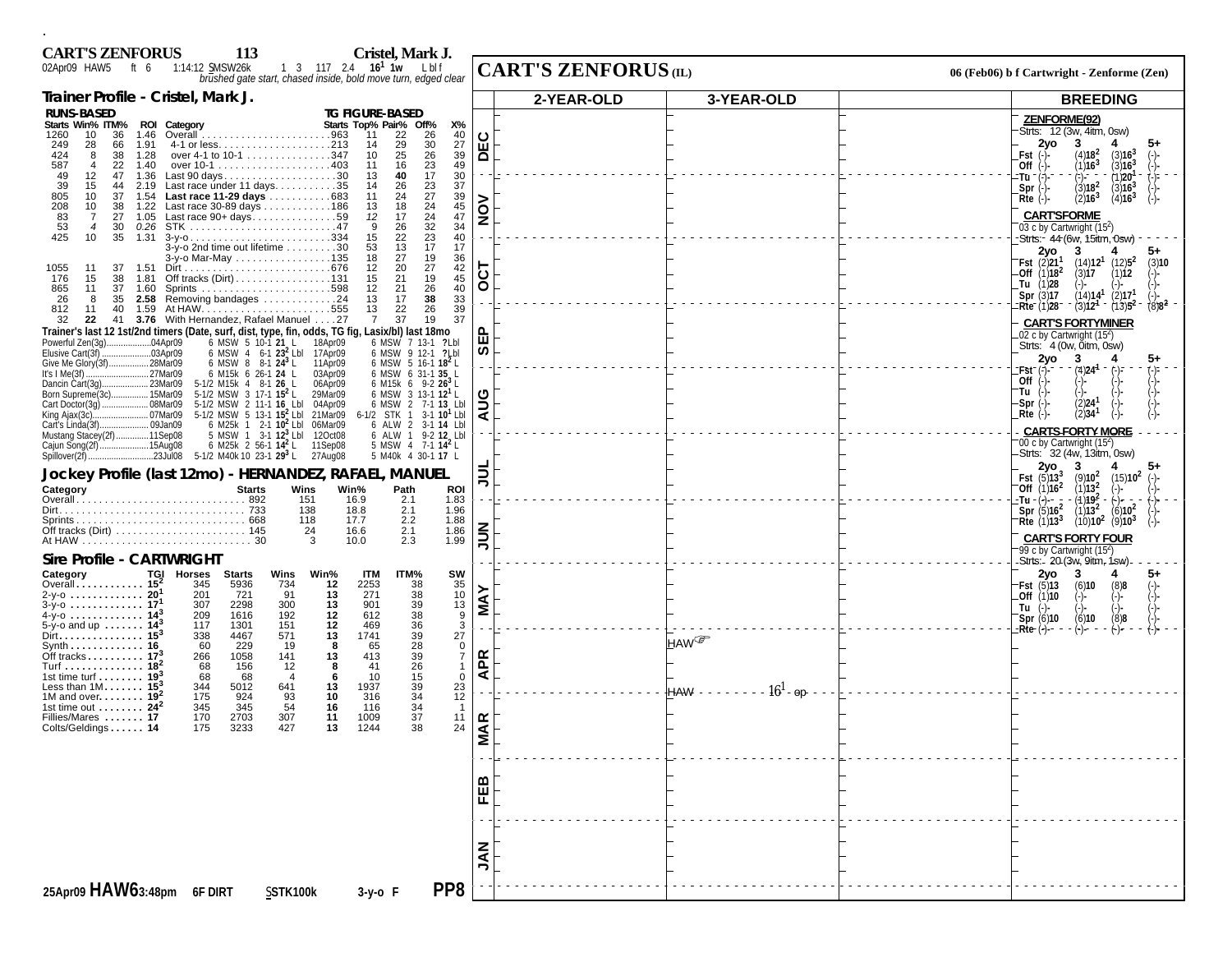| <b>CUMULONIMBLE</b>                                                                                         | 113                                                            |                            | <b>Hobby, Steve</b>                                                                                              |                |                          |                        |                                                            |
|-------------------------------------------------------------------------------------------------------------|----------------------------------------------------------------|----------------------------|------------------------------------------------------------------------------------------------------------------|----------------|--------------------------|------------------------|------------------------------------------------------------|
| 01Nov08 HAW6<br>ft 6                                                                                        | 1:11:71 SSTK100k                                               | 2 1 113 22.4               | $12^1$ 1w $\frac{1}{1}$<br>set pressured pace, dug in gamely stretch, worn down                                  |                | <b>CUMULONIMBLE</b> (IL) |                        | 06 (Apr08) dk b/br f Stormy Atlantic - Crown Gulch (Gulch) |
| 10Oct08 HAW5<br>ft $6$                                                                                      | 1:13:07 SMSW26K                                                | $3\,5\%$ 119 $1.7^*$ 16 1w | edgy gate, chased along inside, off rail stretch, mild bid<br>0:59:54 SMSW28k 2 nk 118 1.0* 14 <sup>2</sup> 1w L |                | 2-YEAR-OLD               | 3-YEAR-OLD             | <b>BREEDING</b>                                            |
| 11Sep08 AP6 ❖ft 5                                                                                           |                                                                |                            | allowed to settle, rail trip, closed willingly between                                                           |                |                          |                        | <b>CROWN GULCH(02)</b>                                     |
| <b>THORO-PATTERN</b><br>Dirt 3yo Mar-May: Prev Top --, Top-Off-Top (14 <sup>2</sup> , 16, 12 <sup>1</sup> ) |                                                                |                            | StsTop%Pair%Off% X%<br>45 27 22 16<br>36                                                                         | DEC            |                          |                        | Unraced in N. America                                      |
| Trainer Profile - Hobby, Steve                                                                              |                                                                |                            |                                                                                                                  |                |                          |                        |                                                            |
| <b>RUNS-BASED</b><br>Starts Win% ITM% ROI Category                                                          |                                                                |                            | <b>TG FIGURE-BASED</b><br>Starts Top% Pair% Off%<br>Х%                                                           |                |                          |                        |                                                            |
| 16<br>51<br>1.53<br>1417<br>660<br>25<br>67<br>1.51                                                         |                                                                |                            | 12<br>32<br>$\begin{array}{c} 29 \\ 33 \\ 28 \end{array}$<br>$\frac{26}{23}$<br>11                               | NON            |                          |                        |                                                            |
| 478<br>10<br>1.49<br>44<br>279<br>24<br>1.65<br>$\overline{4}$                                              | over 4-1 to 10-1 298                                           |                            | $\substack{33 \\ 30}$<br>14<br>$32\,$<br>12                                                                      |                | $-12^{1}$<br>$-$ - HAW   |                        |                                                            |
| 90<br>46<br>1.34<br>16<br>15<br>20<br>67                                                                    | Last 90 days70<br>4.07 Last race under 11 days. 10             |                            | $\frac{22}{30}$<br>$\frac{33}{33}$<br>19<br>19<br>40<br>0<br>40<br>20                                            |                |                          |                        |                                                            |
| 18<br>53<br>670<br>399<br>17<br>54                                                                          | 1.52 Last race 11-29 days 496<br>1.52 Last race 30-89 days 304 |                            | 27<br>$30\,$<br>12<br>31<br>23<br>32<br>30<br>14                                                                 | $\overline{5}$ |                          |                        |                                                            |
| 134<br>44<br>10<br>105<br>12<br>51<br>1.54                                                                  | 0.68 Last race 90+ days 68<br>2nd race off lay-off 74          |                            | $\frac{26}{20}$<br>31<br>37<br>6<br>34<br>27<br>19                                                               |                | 16<br>O HAW              |                        |                                                            |
| 82<br>22<br>67 2.11<br>110<br>11<br>44 1.00                                                                 | 3rd race off lay-off 62                                        |                            | 31<br>$\frac{34}{33}$<br>26<br>21<br>15<br>35<br>27<br>5                                                         |                |                          |                        |                                                            |
| 48<br>608<br>16                                                                                             | 1.66 $3-y$ -0309<br>3-y-o Mar-May 145                          |                            | 35<br>24<br>15<br>34<br>14                                                                                       | <b>SEP</b>     |                          |                        |                                                            |
| 17<br>53<br>1032<br>1.57<br>138<br>55<br>17                                                                 | 1.52 Off tracks (Dirt)83                                       |                            | $\frac{30}{30}$<br>28<br>$\frac{22}{27}$<br>$\frac{32}{35}$<br>11<br>11                                          |                | $\cdot 14^2$<br>AP       |                        |                                                            |
| 51 1.39<br>720<br>15<br>57<br>39<br>9                                                                       | $0.53$ Adding bandages 34                                      |                            | 29<br>$\frac{32}{32}$<br>$\frac{32}{33}$<br>27<br>12<br>32<br>$\Omega$                                           |                |                          |                        |                                                            |
| 166<br>11<br>43                                                                                             | After new top (by at least 1pt) 112                            |                            | $\frac{35}{22}$<br>$\frac{23}{67}$<br>38<br>12<br>28<br>15                                                       | AUG            |                          |                        |                                                            |
| -5<br>$\mathcal O$<br>60                                                                                    | 0.00 With Meier, Brandon 3                                     |                            | 33<br>$\mathbf 0$<br>$\Omega$                                                                                    |                |                          |                        |                                                            |
| Jockey Profile (last 12mo) - MEIER, BRANDON,<br>Category                                                    | <b>Starts</b>                                                  | Wins<br>Win%               | Path<br>ROI                                                                                                      |                |                          |                        |                                                            |
|                                                                                                             |                                                                | 111<br>37                  | 1.79<br>14.7<br>1.9<br>2.1<br>1.67<br>12.1                                                                       |                |                          |                        |                                                            |
|                                                                                                             |                                                                | 67<br>13                   | 1.81<br>15.7<br>1.9<br>2.3<br>1.72<br>21.7                                                                       | <b>TINC</b>    |                          |                        |                                                            |
|                                                                                                             |                                                                | 32                         | 2.3<br>2.11<br>16.2                                                                                              |                |                          |                        |                                                            |
| Sire Profile - STORMY ATLANTIC<br>Category                                                                  | <b>TGI Horses</b><br>Starts                                    | Win%<br>Wins               | <b>ITM</b><br>SW<br>ITM%                                                                                         |                |                          |                        |                                                            |
| Overall 13<br>2-y-0 $172$                                                                                   | 509<br>6462<br>307<br>1011                                     | 1034<br>16<br>156<br>15    | $\frac{99}{27}$<br>40<br>2610<br>408                                                                             | $\frac{2}{3}$  |                          |                        |                                                            |
| $3-y$ -0  14 <sup>1</sup><br>$4-y$ -0  11 <sup>2</sup>                                                      | 433<br>2584<br>257<br>1588                                     | 456<br>18<br>229<br>14     | $40$<br>$43$<br>$38$<br>$38$<br>$41$<br>$42$<br>$38$<br>1106<br>44<br>17<br>604                                  |                |                          |                        |                                                            |
| 5-y-o and up $10^{3}$<br>Dirt. 14 <sup>2</sup>                                                              | 118<br>1279<br>3827<br>459                                     | 193<br>15<br>612<br>16     | 11<br>492<br>1560                                                                                                |                |                          |                        |                                                            |
| Synth 13 <sup>1</sup><br>Off tracks $17$                                                                    | 156<br>609<br>304<br>844                                       | 16<br>98<br>129<br>15      | $\begin{array}{c} 46 \\ 9 \\ 6 \end{array}$<br>254<br>322                                                        | <b>NAY</b>     |                          |                        |                                                            |
| Turf 14<br>1st time turf $\dots \dots$ 17                                                                   | 277<br>1193<br>276<br>276                                      | 197<br>17<br>40<br>14      | $\frac{37}{5}$<br>481<br>94                                                                                      |                |                          |                        |                                                            |
| Less than $1M$ 13 <sup>3</sup><br>1M and over $143$                                                         | 498<br>4736<br>287<br>1726                                     | 766<br>16<br>268<br>16     | $40$<br>$34$<br>$40$<br>$41$<br>$32$<br>49<br>1902<br>$\frac{50}{1}$<br>708                                      |                |                          | <b>HAW</b> <sup></sup> |                                                            |
| 1st time out $\dots \dots$ 22 <sup>1</sup><br>Fillies/Mares  14 <sup>1</sup>                                | 505<br>505<br>256<br>2711                                      | 64<br>13<br>470<br>17      | 163<br>42<br>61<br>1140                                                                                          | <b>APR</b>     |                          |                        |                                                            |
| Colts/Geldings 11 <sup>2</sup>                                                                              | 249<br>3731                                                    | 15<br>563                  | 38<br>39<br>1466                                                                                                 |                |                          |                        |                                                            |
|                                                                                                             |                                                                |                            |                                                                                                                  |                |                          |                        |                                                            |
|                                                                                                             |                                                                |                            |                                                                                                                  | <b>MAR</b>     |                          |                        |                                                            |
|                                                                                                             |                                                                |                            |                                                                                                                  |                |                          |                        |                                                            |
|                                                                                                             |                                                                |                            |                                                                                                                  |                |                          |                        |                                                            |
|                                                                                                             |                                                                |                            |                                                                                                                  | FEB            |                          |                        |                                                            |
|                                                                                                             |                                                                |                            |                                                                                                                  |                |                          |                        |                                                            |
|                                                                                                             |                                                                |                            |                                                                                                                  |                |                          |                        |                                                            |
|                                                                                                             |                                                                |                            |                                                                                                                  | <b>NAL</b>     |                          |                        |                                                            |
|                                                                                                             |                                                                |                            | PP <sub>9</sub>                                                                                                  |                |                          |                        |                                                            |
| 25Apr09 HAW63:48pm 6F DIRT                                                                                  |                                                                | SSTK100k                   | $3-y$ -o F                                                                                                       |                |                          |                        |                                                            |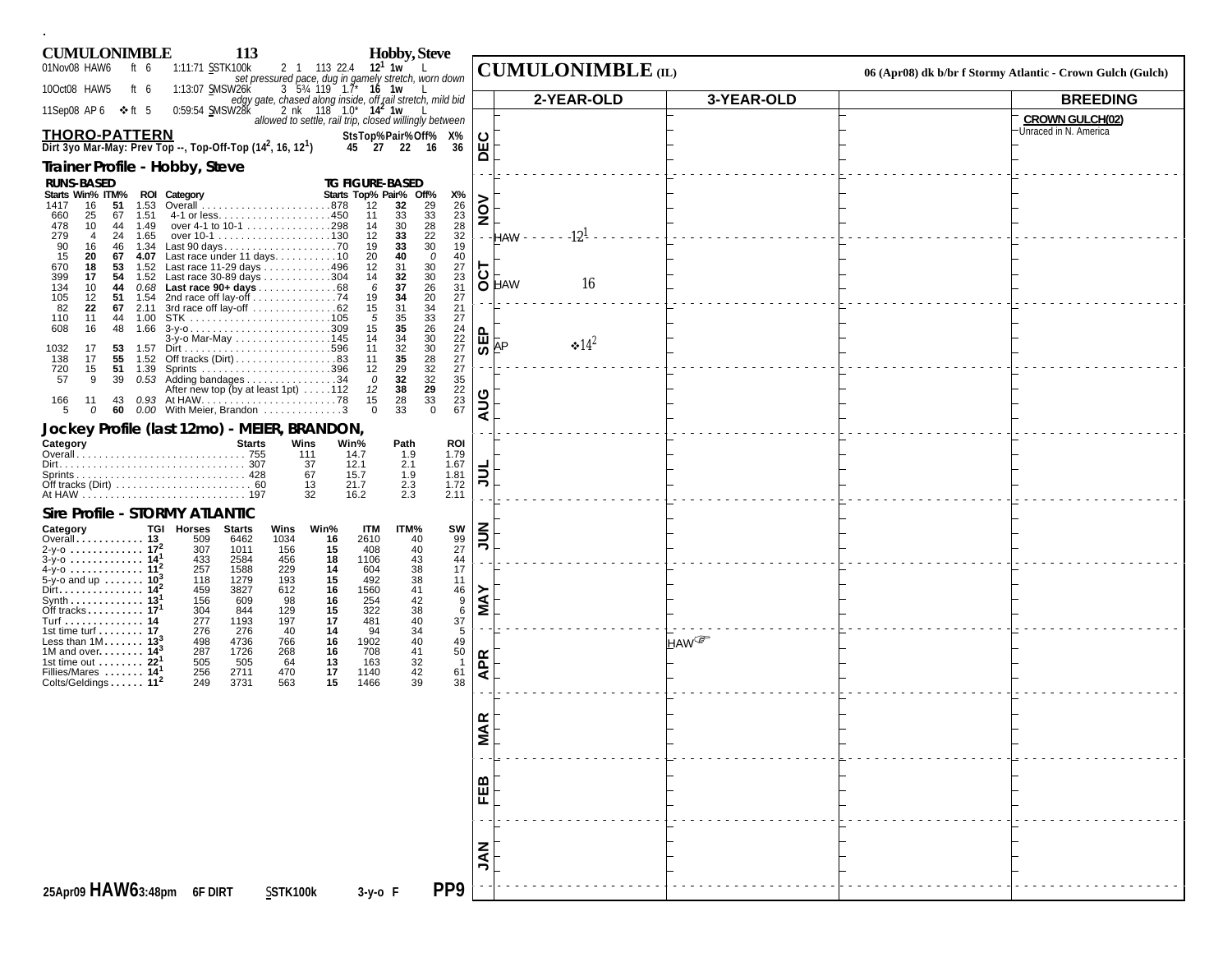| 121<br><b>HAPPY HENRIETTA</b>                                                                                              | <b>Fridley, Steve</b>                                                                                                                    |                |                                 |                                                                               |
|----------------------------------------------------------------------------------------------------------------------------|------------------------------------------------------------------------------------------------------------------------------------------|----------------|---------------------------------|-------------------------------------------------------------------------------|
| 06Dec08 HAW8<br>ft 1-1/16 1:45:40 STK100k                                                                                  | 3 21/4 122 2.5 12 <sup>2</sup> 2w1w Lbl<br>outpaced 4 wide, angled in backstretch, inside stretch, kept on                               |                | HAPPY HENRIETTA (IL)            | 06 (Feb06) dk b/br f Supremo - Tambylina (Metfield)                           |
| 01Nov08 HAW6<br>1:11:71 SSTK100k<br>ft 6                                                                                   | 1 1 115 22.8 11 1w Lbl                                                                                                                   |                |                                 | <b>BREEDING</b>                                                               |
| trainer change from Boyce, Michele (60s, 10w, 16.7%)<br>04Jul08 PRM8 ft 5 0:58:70 STK50k<br>04Jul08 PRM8                   | chased inside, angled off rail three-sixteenths marker, rallied<br>7 434 116 5.0 17 2w BL                                                |                | 2-YEAR-OLD<br>3-YEAR-OLD        | TAMBYLINA(97)                                                                 |
| 15Jun08 AP 4 $\div$ ft 4-1/2 0:53:32 SMSW28k                                                                               | never menaced<br>1 1/ <sub>4</sub> 115 5.6 <b>16<sup>2</sup> 3w</b><br>fractious in gate, angled out six wide, ran down leaders, driving | DEC            |                                 | Unraced in N. America<br><b>TAMMY TERRIFIC</b>                                |
| <b>THORO-PATTERN</b><br>Dirt 3yo Mar-May: Prev Top 16 <sup>2</sup> , Pair-Top-Off (17, 11, 12 <sup>2</sup> )               | StsTop%Pair%Off% X%<br>23<br>170 12 26 39                                                                                                |                | $12^{2}$<br>Haw                 | -04 f by Supremo (19 <sup>2</sup> )<br>Strts: 14 (3w, 8itm, 0sw).<br>2yo<br>3 |
| Trainer Profile - Fridley, Steve                                                                                           |                                                                                                                                          |                |                                 | Fst (2)21<br>(4)19<br>$(6)14^3$<br>(1)15<br>.Off<br>(−)−                      |
| <b>RUNS-BASED</b><br>Starts Win% ITM%<br>ROI Category                                                                      | <b>TG FIGURE-BASED</b><br>Starts Top% Pair% Off%<br>Х%                                                                                   | $\frac{5}{2}$  |                                 | 1)9<br>Tu<br>(2)19                                                            |
| 1.74<br>35<br>794<br>11<br>59<br>1.43                                                                                      | $\frac{22}{27}$<br>$\frac{44}{35}$<br>14<br>21<br>15                                                                                     |                | HAW■♦●- - 11                    | Spr $(2)$ 21<br>(3)15<br>-Rte (-) -<br>- <del>(</del> 7)9                     |
| 187<br>22<br>13<br>over 4-1 to 10-1 136<br>238<br>41<br>1.89                                                               | 23<br>10<br>24<br>21<br>46                                                                                                               |                | <b>HAW</b><br>vet scratch Oct23 | <b>TANNER TERRIFIC</b>                                                        |
| 369<br>20<br>1.79<br>5<br>57<br>$\overline{7}$<br>32<br>Last 90 days36<br>0.51                                             | 47<br>20<br>16<br>17<br>17<br>42<br>31<br>11                                                                                             | <b>T2O</b>     |                                 | 01 c by Cat's Career (17 <sup>3</sup> )<br>Strts: 11 (3w, 6itm, 0sw)          |
| Last race under 11 days. 27<br>38<br>34<br>13<br>1.74<br>513<br>36<br>Last race 11-29 days 345<br>12 <sup>2</sup><br>1.71  | 33<br>$\frac{26}{22}$<br>22<br>19<br>13<br>21<br>44                                                                                      |                |                                 | 2yo<br>3<br>-Fst- (-)-- -<br>(6)8 <sup>1</sup>                                |
| 2.21 Last race 30-89 days<br>1.24 Last race 90+ days19<br>82<br>9<br>27<br>60<br>8<br>37                                   | 20<br>43<br>20<br>17<br>26<br>21<br>53<br>$\mathcal O$                                                                                   |                |                                 | (-)<br>(-)<br>(-)-<br>$(1)8^{3}$<br>Off(.)<br>(4)6 <sup>3</sup><br>-Tu        |
| 50<br>2.38 2nd race off lay-off $\dots\dots\dots\dots 25$<br>12<br>28<br>50<br>3rd race off lay-off 22<br>34<br>1.70<br>10 | 16<br>8<br>24<br>52<br>$\frac{23}{11}$<br>$\frac{50}{67}$<br>18<br>9                                                                     | <b>SEP</b>     |                                 | $3)8^{3}$<br>.Spr (-)<br>$(8)6^3$<br>$Rte$ (-)-                               |
| 14<br>29<br>6.24<br>14<br>33<br>276<br>11<br>1.78                                                                          | 22<br>$\Omega$<br>$^{\rm 20}_{\rm 8}$<br>19<br>18<br>44                                                                                  |                |                                 |                                                                               |
| 3-y-o Mar-May 13<br>12 <sup>2</sup><br>35<br>710<br>1.86                                                                   | 23<br>15<br>54<br>22<br>21<br>43<br>14                                                                                                   |                |                                 |                                                                               |
| 130<br>28<br>8<br>1.41<br>526<br>10<br>32<br>1.54                                                                          | 14<br>$\begin{array}{c} 29 \\ 24 \end{array}$<br>50<br>44<br>50<br>-8<br>20<br>12                                                        | <b>AUG</b>     |                                 |                                                                               |
| 0.58 Route to Sprint 36<br>49<br>18<br>$\overline{4}$<br>16<br>2.89 Adding bandages 9<br>13<br>44                          | 19<br>19<br>11<br>33<br>67<br>$\Omega$<br>$\mathcal O$                                                                                   |                |                                 |                                                                               |
| 1.17 At HAW……………………………69<br>2.05 With Thornton, Timothy ……………13<br>143<br>24<br>6<br>32<br>9<br>28                         | 20<br>57<br>12<br>12<br>23<br>15<br>54<br>8                                                                                              |                |                                 |                                                                               |
| Jockey Profile (last 12mo) - THORNTON, TIMOTHY,                                                                            |                                                                                                                                          |                |                                 |                                                                               |
| Category<br><b>Starts</b>                                                                                                  | Wins<br>Win%<br>Path<br>ROI<br>1.32<br>14.4<br>2.0<br>141                                                                                | $\overline{5}$ |                                 |                                                                               |
|                                                                                                                            | 2.1<br>1.42<br>104<br>18.0<br>1.52<br>92<br>2.1<br>16.4                                                                                  |                | 17<br>PRM◆                      |                                                                               |
|                                                                                                                            | 0.98<br>14<br>2.0<br>13.9<br>1.37<br>105<br>17.0<br>2.1                                                                                  |                |                                 |                                                                               |
| Sire Profile - SUPREMO                                                                                                     |                                                                                                                                          | $\leq$         | $\div 16^2$ gate<br>AP          |                                                                               |
| Category<br><b>TGI Horses</b><br>Starts                                                                                    | <b>ITM</b><br>Wins<br>Win%<br>ITM%<br>sw                                                                                                 |                |                                 |                                                                               |
| Overall 19 <sup>2</sup><br>190<br>3231<br>2-y-o <b>25</b><br>105<br>359                                                    | 34<br>32<br>33<br>33<br>33<br>35<br>60<br>368<br>1093<br>10<br>11<br>$\frac{3}{5}$<br>38<br>116<br>11                                    |                |                                 |                                                                               |
| $3-y-0$ 20 <sup>3</sup><br>163<br>1150<br>4-y-0  16 <sup>3</sup><br>108<br>883                                             | 374<br>125<br>11<br>324<br>114<br>13<br>$\mathbf{1}$                                                                                     | NAY            |                                 |                                                                               |
| 57<br>839<br>5-y-o and up  15<br>Dirt 19 <sup>2</sup><br>2392<br>180                                                       | 11<br>279<br>91<br>834<br>278<br>12<br>$^6_0$                                                                                            |                |                                 |                                                                               |
| Synth 20<br>- 5<br>-3<br>Off tracks 20 <sup>3</sup><br>141<br>584                                                          | 3<br>20<br>$\overline{1}$<br>67<br>193<br>11<br>$\mathbf 1$                                                                              |                | <b>HAW</b> <sup></sup>          |                                                                               |
| 56<br>152<br>Turf 19<br>56<br>1st time turf $\dots \dots$ 20 <sup>2</sup><br>56                                            | 37<br>$\begin{array}{c} 2 \\ 0 \\ 8 \\ 2 \end{array}$<br>12<br>8<br>$\overline{7}$<br>$\overline{2}$<br>4                                | <b>APR</b>     |                                 |                                                                               |
| Less than $1M$ 20 <sup>2</sup><br>188<br>2315<br>1M and over 20<br>118<br>916                                              | 33<br>24<br>13<br>33<br>35<br>22<br>22<br>12<br>769<br>277<br>10<br>91<br>324                                                            |                |                                 |                                                                               |
| 1st time out $\dots \dots$ 28 <sup>1</sup><br>190<br>190<br>81<br>Fillies/Mares  22<br>1148                                | 42<br>0<br>15<br>8<br>6<br>368<br>12<br>136                                                                                              |                |                                 |                                                                               |
| Colts/Geldings 173<br>109<br>2083                                                                                          | 232<br>725<br>35<br>11<br>$\overline{4}$                                                                                                 | <b>MAR</b>     |                                 |                                                                               |
|                                                                                                                            |                                                                                                                                          |                |                                 |                                                                               |
|                                                                                                                            |                                                                                                                                          |                |                                 |                                                                               |
|                                                                                                                            |                                                                                                                                          | FEB            |                                 |                                                                               |
|                                                                                                                            |                                                                                                                                          |                |                                 |                                                                               |
|                                                                                                                            |                                                                                                                                          |                |                                 |                                                                               |
|                                                                                                                            |                                                                                                                                          |                |                                 |                                                                               |
|                                                                                                                            |                                                                                                                                          | $\leq$         |                                 |                                                                               |
| 25Apr09 HAW63:48pm 6F DIRT                                                                                                 | <b>PP10</b><br>SSTK100k<br>3-y-o F                                                                                                       |                |                                 |                                                                               |
|                                                                                                                            |                                                                                                                                          |                |                                 |                                                                               |